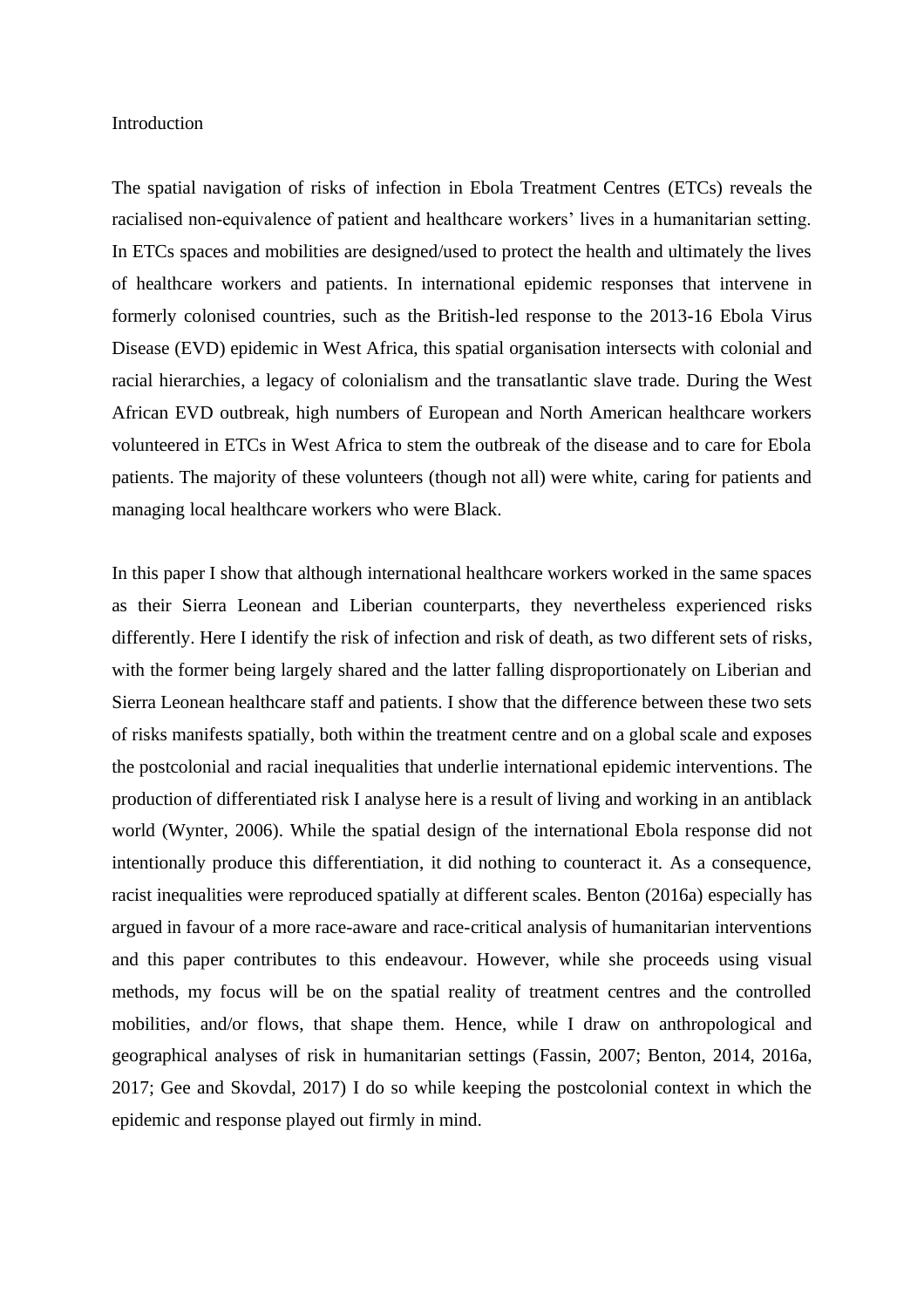Specifically I analyse the spatiality of navigating risk by drawing on Sharpe's (2016, p.35) theorisation of Black life lived in 'the possibility of always-imminent death'. Sharpe writes:

What does it look like, entail, and mean to attend to, care for, comfort, and defend, those already dead, those dying, and those living lives consigned to the possibility of always-imminent death, life lived in the presence of death; to live this imminence and immanence as and in the "wake"?

In this paper I aim to take up Sharpe's (2016, p.35) challenge by looking at how during the West African Ebola outbreak risks were spatialised, yet always placed Black West African healthcare workers and patients closer to 'the possibility of always-imminent death' than their white counterparts. To show this I also draw on Ruth Wilson Gilmore's (2002, p.261) definition of racism:

Racism is the state-sanctioned and/or extra-legal production and exploitation of group-differentiated vulnerabilities to premature death, *in distinct yet densely interconnected political geographies*. [emphasis added]

Here I show that the geopolitics of the Ebola response and the disparate access to strategies of removing oneself from the risks inherent in Ebola care reinforced differential vulnerabilities to premature Ebola death (Benton, 2014, 2017) in ETCs. These differential vulnerabilities depended on racism's 'distinct yet densely interconnected political geographies' (Gilmore, 2002, p.261) which shape global health and which underlie health interventions (Fassin and Pandolfi, 2010; Benton, 2017).

Combining qualitative analyses of risks in humanitarianism with critical sensibilities around the racial and spatial inequalities that characterise epidemic responses promises to open up new ways of both analysing and critiquing the latter. Overall I argue that international and local healthcare workers worked in a geopolitical environment shaped by antiblack racism in which spatial tools designed to protect them from EVD infection amplified and perpetuated existing racial inequalities. Unwittingly, these tools contributed to normalising premature death as a condition of Blackness (Gilmore, 2002, 2007; Bledose, 2019) and highlighted how in epidemic interventions racism manifests geographically at different scales.

Literature and methodology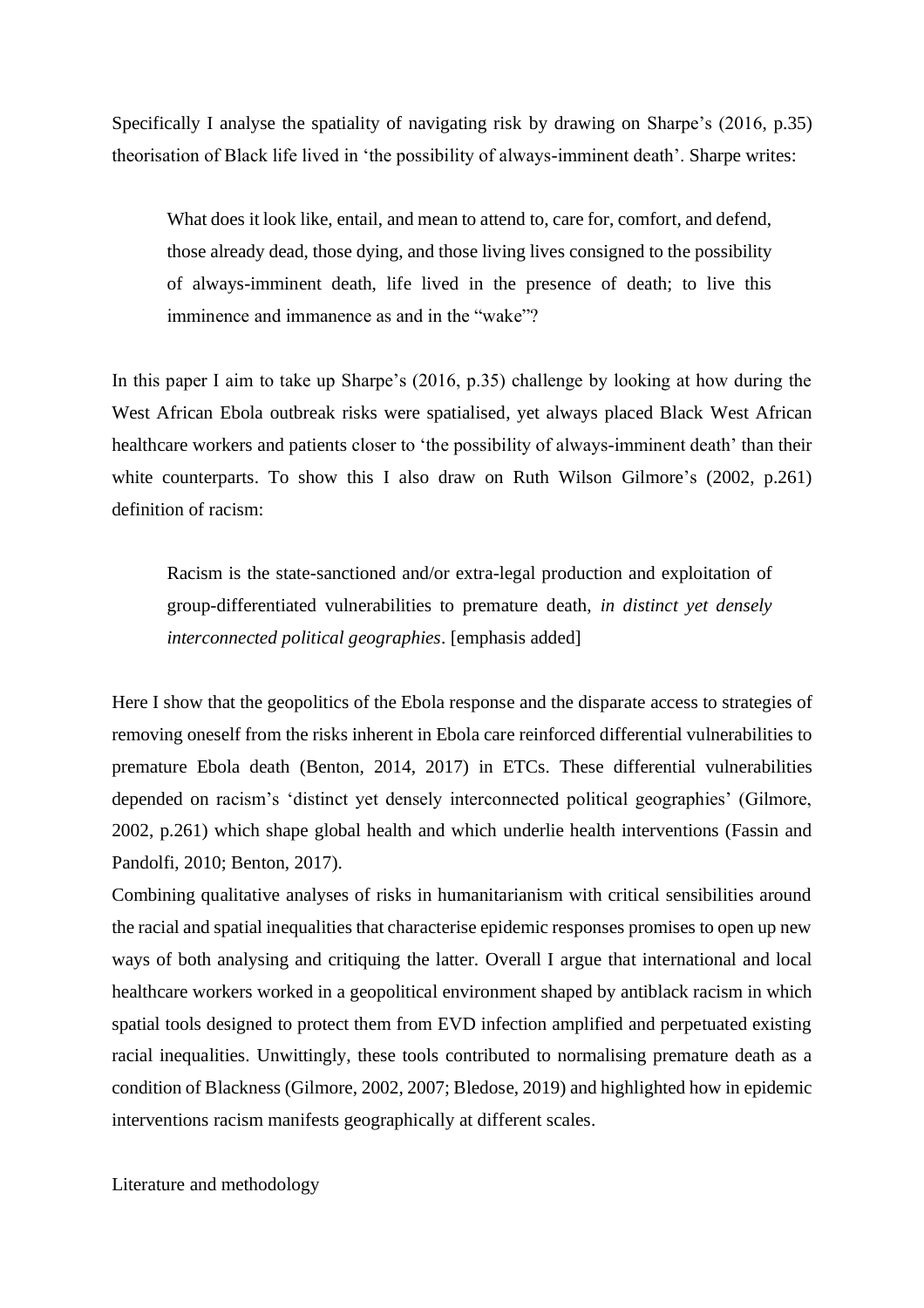The experiences of international healthcare workers during the West African Ebola outbreak have been explored with regards to their perception of risks (Gee and Skovdal, 2017) and their attitudes towards volunteering (Turtle et al., 2015; Greenberg et al., 2019, Gershon et al., 2016). Gee and Skovdal (2017) especially have paid attention to the importance of place in healthcare workers' perception and navigation of risk in ETCs. Here I build on their writing to argue for an analysis of risk navigation that takes the racial dynamics of global health interventions, such as the international response to the West African Ebola outbreak, into account. Following Benton's (2016a) call for increased awareness of the racial (and racist) dynamics of risk in humanitarianism, I here set out to show how the spatial navigation of risks by international healthcare responders in ETCs contributed to the racialised non-equivalence (Benton, 2016a) between (white) saviours and (Black) victims (Fassin, 2007). Specifically I explore how the techniques available to navigate the risk of death spatially to international healthcare workers exceeded those available to patients and local healthcare workers. In other words, I explore how working in an ETC contributed to reinforcing the ontological difference between white lives (to be sanctified) and Black lives (to be sacrificed) (Fassin, 2007) in an Ebola epidemic.

Fassin's (2007) work on the politics of life in humanitarianism draws on Michel Foucault's writings on biopolitics to argue that humanitarian interventions that rely on medical staff to volunteer in what are considered dangerous circumstances introduce an ontological distinction between the meaning of European lives and the racialised lives they set out to save.<sup>1</sup> While his analysis introduced an important critique of the current politics of humanitarianism and global health volunteering and management, it, like a high number of Foucauldian analyses, overlooked the distinctly racial and racist dynamics at play in our colonial and postcolonial world<sup>2</sup>. Fassin's (2007) analysis repeats Foucault's oversight, although he does turn to it in his analysis of South African biopolitics (2009). Fassin's (2007) analysis and its oversight of the racial politics of life are important to this analysis because Fassin identifies risk as one key differentiator between categories of life.

<sup>&</sup>lt;sup>1</sup> Fassin uses the example of MSF's (Médecins sans frontiers – Doctors without borders) 2003 intervention in Iraq. MSF's first ever intervention in Western Europe occurred in 2015 when volunteers intervened to improve the health conditions in Calais' 'Jungle Camp' (MSF, 2015), thus continuing to intervene on the bodies of racialised others, rather than on non-racialised white Europeans.

<sup>&</sup>lt;sup>2</sup> Ann Laura Stoler (1995) and Achille Mbembe (2003) have both paid attention to and critiqued the ways in which Foucault's analyses have neglected the reality of colonialism and more specifically of France's colonial empire.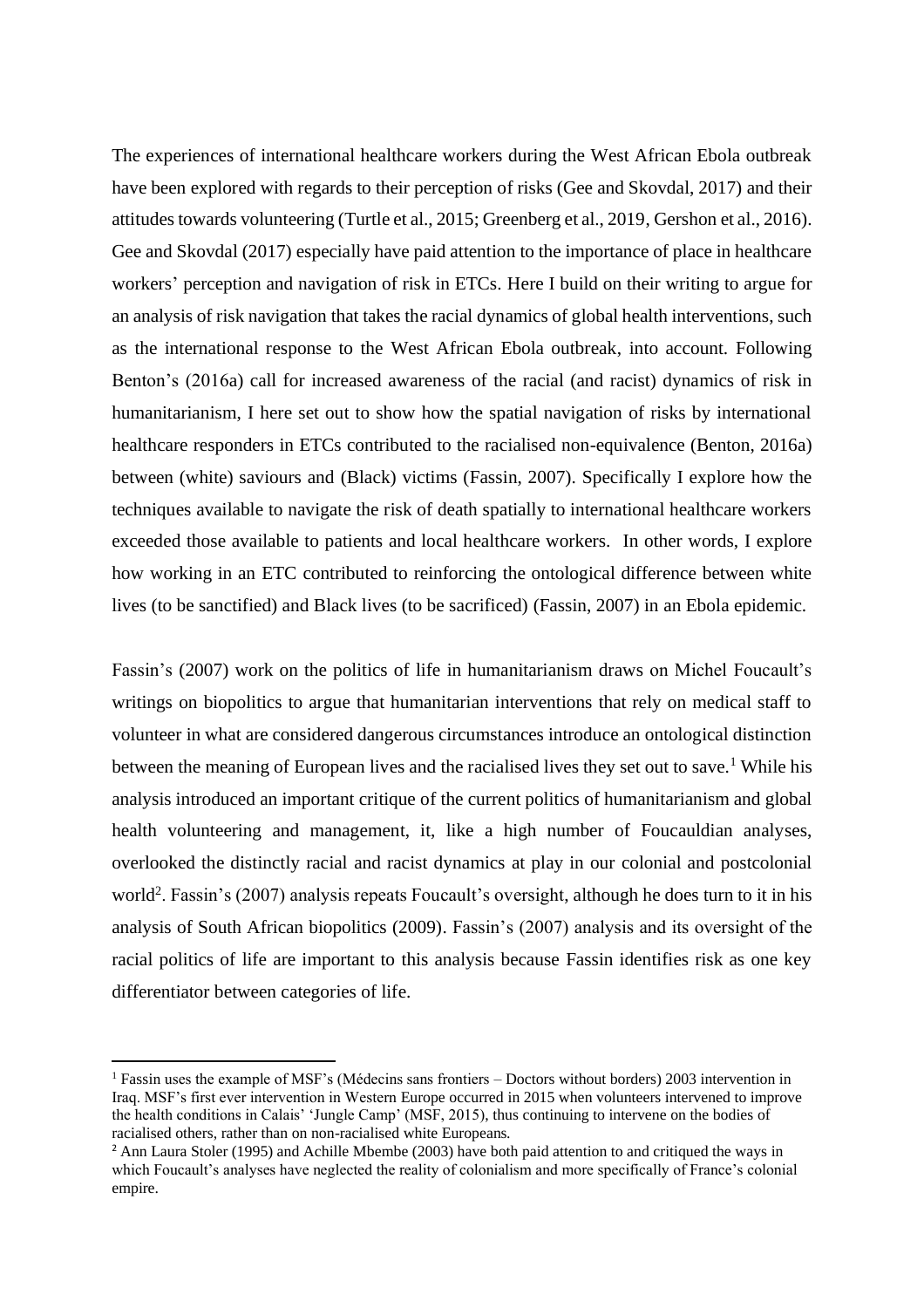In contrast, Benton's (2014, 2016a, 2016b, 2016c, 2017) work contributes a critical analysis of humanitarian politics and argues that race and racism shape the humanitarian encounter. Here I draw especially on her (2016a) work on 'race, non-equivalence and the humanitarian politics of life', which uses visual anthropological methods to show that, in the case of white or white-passing humanitarian actors, encounters with Black patients increase the perceived risk of humanitarian actions.

This paper extends Fassin's (2007) and Benton's (2016a, 2014) arguments by exploring the spatial navigation of risks in ETCs and thereby introducing a geographical focus to existing analyses. I introduce this spatial focus by engaging with Black geographies. Black geographies draw their interest in the politics of Black life and death in the wake of enslavement and colonialism from Black Studies and combine it with geographical methods and a focus on space and place. I argue, as I have done previously (Author, 2019), that drawing on Black geographical perspectives and sensibilities creates an opportunity to view postcolonial healthcare and the places in which it is administered as operating in the wake of antiblack violence that characterised colonialism and the transatlantic slave trade, which shaped Sierra Leone's geography and society (Shaw, 2002; Ferme, 2001).

Black studies recognise race, and Blackness in particular, as a political condition that leads to premature death (Gilmore, 2002, 2007; Bledsoe, 2019). The West African Ebola epidemic constituted an example of premature Black death. In the worst affected countries, Guinea, Liberia and Sierra Leone, 11,325 people died from infection with EVD (CDC, 2019). Because the epidemic took place in West Africa, deaths were not disaggregated by race/ethnicity. As Pierre (2013) has argued, and given the historical use of racism as a tool of colonialization, there is urgent need for analyses of race and racism in Africa.

In Black geographies, places are understood to be shaped by and in relation to past antiblack violence (enslavement, colonialism, racism). McKittrick (2006, 2011) writes about this in relation to the archetypical spaces of slavery: the plantation and the auction block and argues that in North America the spatial logic of the plantation extends into the city. Bledsoe (2019; Bledsoe and Wright, 2019) points to the a-spatiality of Blackness, its disassociation with place and perceived illegitimacy to claim it in  $20<sup>th</sup>$  century America. Allen et al. (2018) aggregate Black geographical writings that analyse racism as taking shape in Black people's historical exclusion from placemaking processes. Importantly, I argue that the spatial organisation of ETCs unwittingly reinforced this exclusion. I have previously pointed to the importance of Black geographical analyses of health and places of care (Author, 2019, 2020).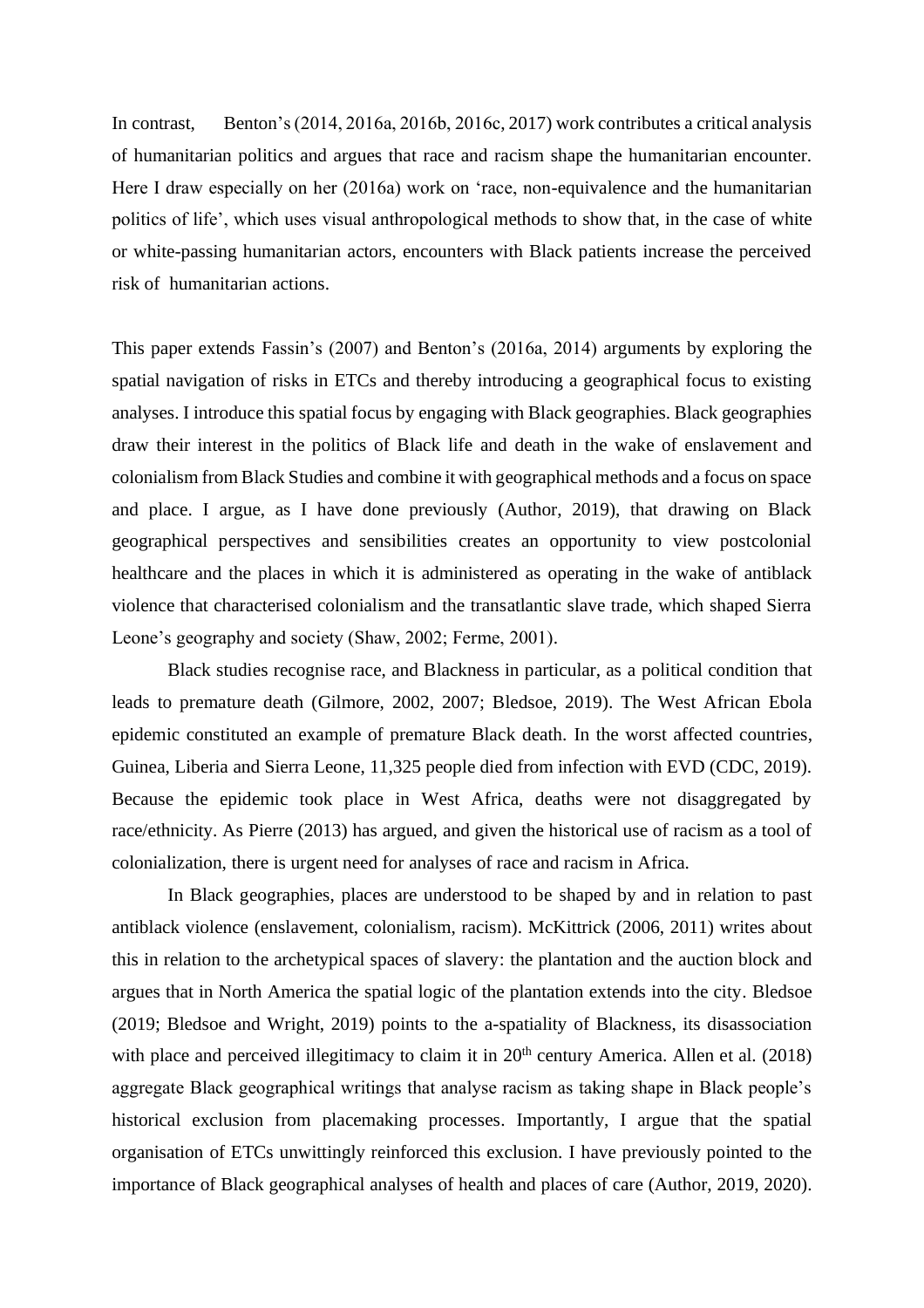Until now, the clinic, hospital or treatment centre have not been thoroughly analysed through the lens of Black Studies and such an analysis would exceed the confines of this paper. Here, I want to however draw attention to the ways in which Black studies and geographies can help us understand the spatial reality of Ebola care and its inherent risks in relation to Black life and death. Care practices and ethics are central to Black Studies (Sharpe, 2016) even if their engagement with health has been limited to the Caribbean and North America (Curran, 2011; Braun, 2014; Owens, 2017; Hogarth, 2017).

I draw on Black studies/geographies to offer an analysis of the spatial navigation of risks in and in relation to ETCs. I argue that such an analysis needs to exceed the place of the ETC in order to understand how the colonial and racist legacies that pervade modern geopolitics impacted international and local healthcare strategies for risk reduction. My analysis is aware of the fact that Black people in Africa and the diaspora have a different historical relation to places of biomedical care (Fanon, 1965; Spencer, 2015; Author, 2019), one that was often shaped by racism and colonial violence. Firstly, I suggest that engaging Black geographical sensibilities will direct our attention to the ways in which risks were spatialised during the Ebola epidemic and how this spatialisation coincided with postcolonial and racial hierarchies. Secondly it draws attention to the ways in which in ETCs, spatial strategies to minimise risks reinforced the association between Blackness and premature death and, once again, contributed to the non-equivalence between white and Black lives. In doing so I argue that Black Studies/geographies offer nuanced analyses of space and place that exceed traditional postcolonial analyses. They are founded in a thorough understanding of the tenuous relationship between medicine and colonialism and enslavement on the one hand, and the ways in which Black experiences are traditionally marginalised in analyses of space and place.

Building on Benton's (2016a) qualification of humanitarian risk as always being constructed in relation to the race of those to be saved and those doing the saving, I explore here how risk played out in relation to geographical origin and access. Specifically I argue that access to international mobility and the promise of better medical treatment in Europe or North America, spelled the difference between the risk of infection and the risk of death while working in ETCs. Consequently, I argue throughout this paper that the places in which Ebola care was delivered in Liberia and Sierra Leone and the risks associated with working there, depended on much broader postcolonial geographies of health and risk. In doing so I also draw on Sharpe's (2016) theorisation of Black people living in 'the possibility of always-imminent death' and on Gilmore's (2002) focus on the distinct yet interconnected geographies of racism.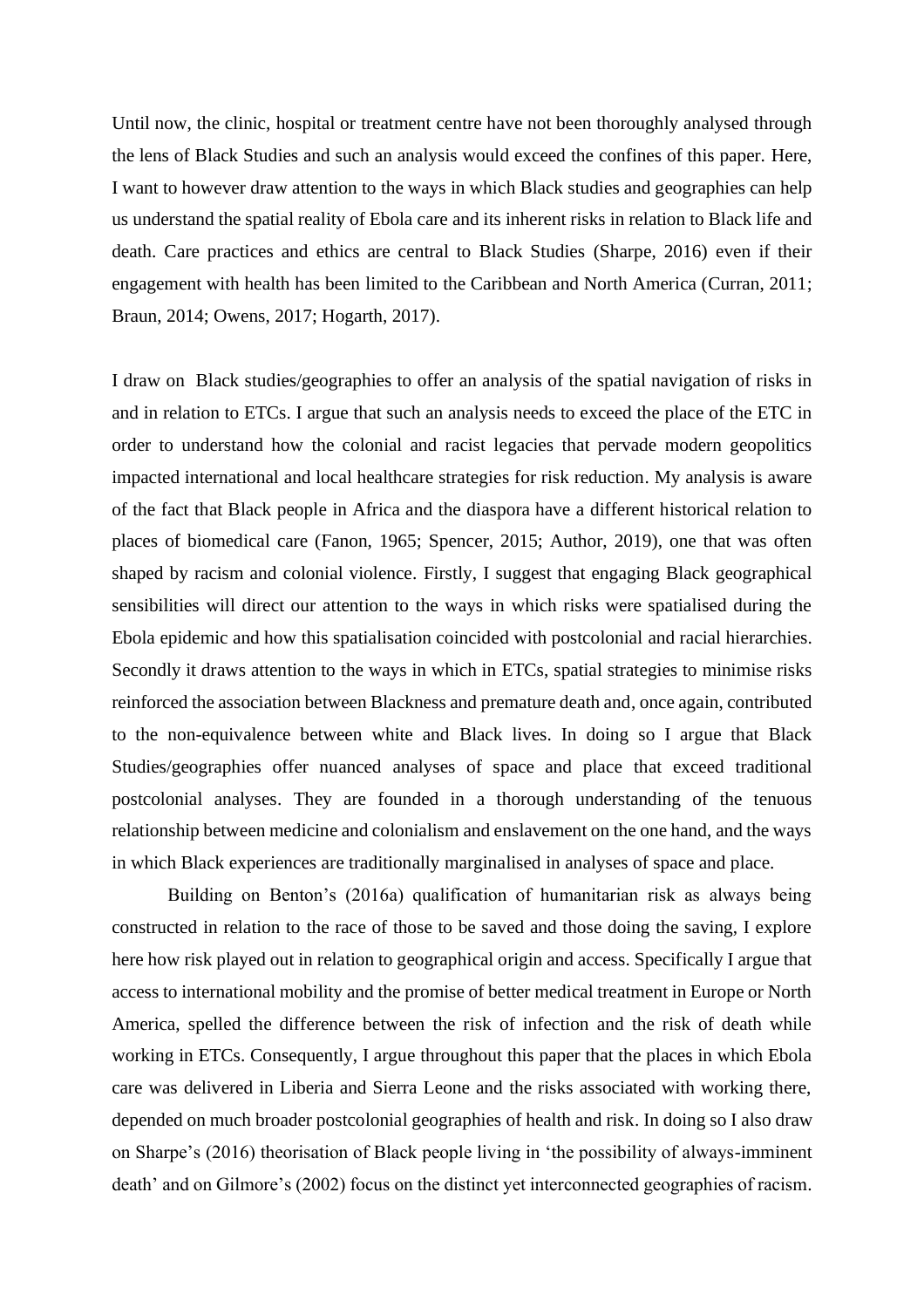Importantly, I argue that any geographical analysis of risks in relation to European health interventions in West Africa needs to take the region's historical framing as a racialised place of disease and health risk into account.

Methodologically this paper draws on in-depth, semi-structured interviews that I conducted with international, predominantly British-based, medical responders to the EVD outbreak in Sierra Leone and to a limited extent Liberia in 2017. Research participants were recruited through several medical NGOs, which either sent or prepared volunteers for work in ETCs in Sierra Leone and Liberia and subsequently through snowball sampling (Valentine, 2013). Interviewees worked as epidemiologists, nurses and doctors, logistical operators and NGO workers. Interviews were either conducted over the phone, skype or in person in the UK or Sierra Leone. All interviewees have been given pseudonyms. As I show, colonial legacies work their way through global health and humanitarian interventions. This made it easier for European and North American health responders to volunteer in the epidemic than healthcare workers from other regions. Here I refer to international healthcare workers, with the understanding that in this analysis they were predominantly of European descent. This representation is not intended to silence the participation of African, Asian and American volunteers (especially Cuban), whose narratives have been taken up elsewhere, but who are deserving of more attention.

## *Risking mobility*

The geographies of the 2013 - 2016 Ebola outbreak concentrated risk in the region where the outbreak began: West Africa. Historically referred to by European travellers and settlers as 'the white man's grave' (Rankin, 1836), West Africa has, from a European perspective, long been framed as a place of disease and of risk to the white European body (Curtin, 1961; Frenkel and Western, 1988; Duffield, 2001). Colonial involvement - British in Sierra Leone, French in Guinea and US-American in Liberia - led to a continuous European and North American presence in the region from the 18th century onwards, although Portuguese settlers and traders started establishing trading posts in the 16<sup>th</sup> century (Rodney, 1980). European colonisation, at least in the case of Guinea and Sierra Leone, and the high mortality rates among European colonial officers that characterised it, contributed to a framing of West Africa as posing a risk to European health and as being 'unhealthy' (Manson, 1900, p.312). The perception of West Africa and tropical regions more generally as risky to European health, went so far as to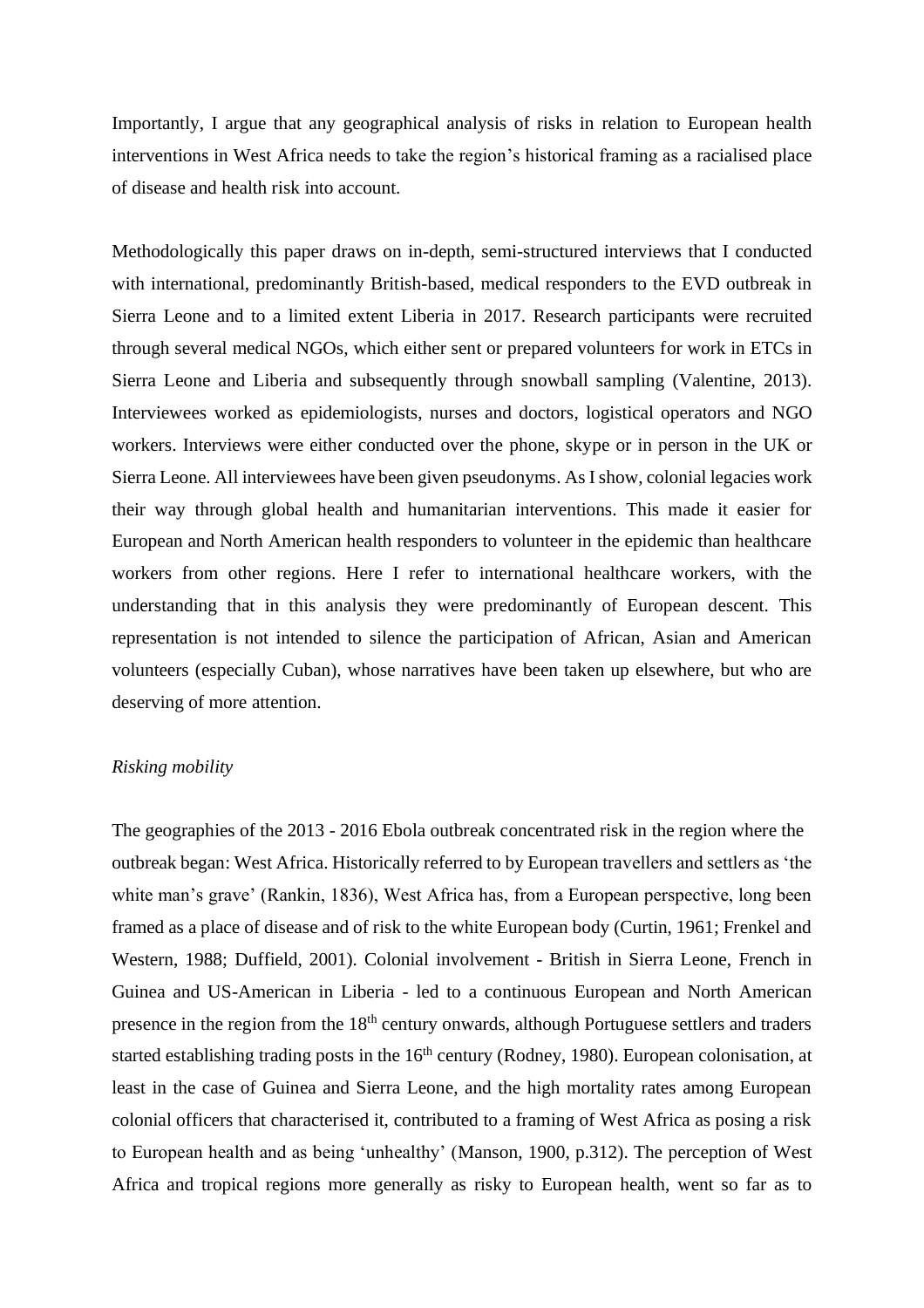influence British government policy at the time (Haynes, 2001). In a circular to British medical schools in the 1890s for instance, Joseph Chamberlain, then Secretary of State for the colonies encouraged the latter to train medical officers in tropical medicine to 'diminish the risk to the lives and health of those Europeans who, as Government officers or private employees are called upon to serve in unhealthy climates' (Haynes, 2001, p.144). Speaking at the London School of Hygiene and Tropical Medicine in 1909, William Osler, one of the founding professors of Johns Hopkins Hospital, explained: 'It is no light burden for the white man to administer this vast trust. It is, indeed, a heavy task, but the responsibility of Empire has been the making of the race' (Osler, 1909, p.7). Even before the beginning of the West African Ebola outbreak in December 2013 then, West Africa's geography was associated with health risks and disease and framed as in need of (white) European interventions.

In Sierra Leone, the response on the ground was largely carried out by Sierra Leonean health workers, joined by international responders, in pre-existing and newly built treatment facilities. Before the beginning of the epidemic, Sierra Leone, a country of six million inhabitants, had 136 doctors and 1,017 nurses at its disposal (Tinsley, 2018), working mostly in government hospitals, community care centres (CCCs) and private clinics. Few of these existing structures were suitable for Ebola care, which requires a spatial flow system and infection prevention and control (IPC) protocols, including the capacity to spatially isolate Ebola suspect and confirmed cases from the general hospital population. Some existing clinics were refurbished to meet the standards required for Ebola care. The majority of previously existing clinics, however, were shut. This was due to a combined high risk of healthcare worker and patient infections and to them being unsuitable for Ebola care. To remedy the shortage of beds (WHO estimated in September 2014 that more than 500 additional hospital beds would be needed; WHO, 2015) the British military with local contractors and the Republic of Sierra Leone Armed Forces constructed 6 additional purpose-built facilities and supported 700 treatment beds (HM Government, n.d.; Bricknell et al., 2016). The vast majority of international healthcare workers worked in one of these NGO-run, purpose-built facilities, as volunteering in them was facilitated through the NHS (Jack, 2017) or international organisations. The inequalities I describe here are not the result of local healthcare workers being precluded from working in internationally-run facilities; local healthcare staff worked alongside international staff in purpose-built ETCs. However, given the poor healthcare infrastructure of affected countries, they also continued to work in less safe, pre-existing facilities and provided community care, which was not the case for the majority of international volunteers. For local healthcare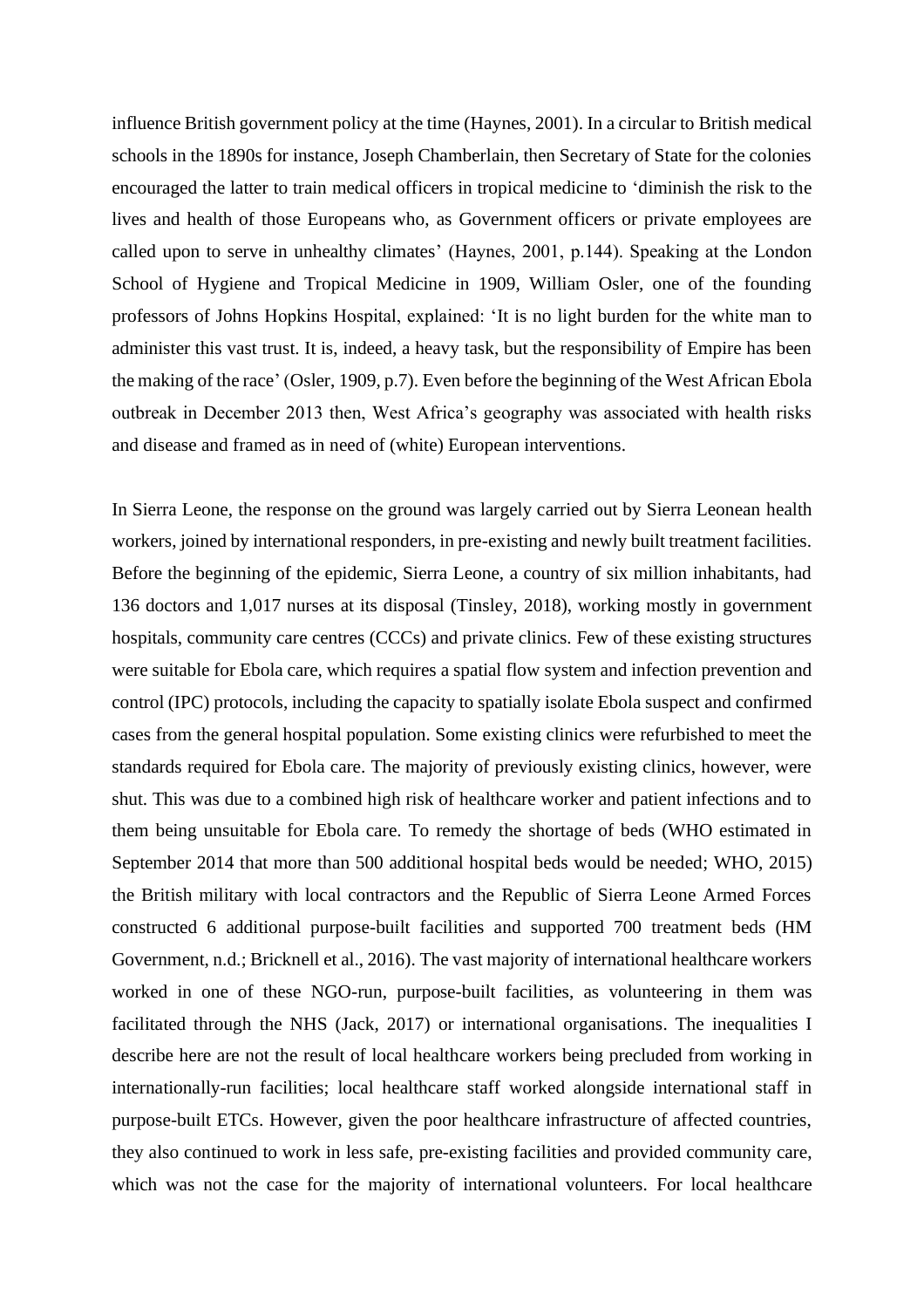workers and international volunteers working in pre-existing or purpose-built facilities access to humanitarian mobilities contributed to the difference between the risk of infection and the risk of death from EVD (Benton, 2014, 2017). In Sierra Leone, 0.11% of the general population died from EVD in comparison to 6.85% of Sierra Leonean healthcare workers (Evans et al., 2015). For international staff the numbers were radically different (several contracted Ebola, but survived after receiving treatment in Europe and two Spanish priests died after caring for Ebola patients at the very beginning of the epidemic). Here I show that the difference between risk of infection and risk of death mapped onto postcolonial (and to a large extent racial) differences among local and international healthcare workers involved in the response.

Humanitarian disasters and the international responses designed to address them create their own geographies. While people, finances, skills and humanitarian technologies are mobilised to come to the aid of affected regions and people, the latter often find themselves immobilised, both within their regions, due to a breakdown in infrastructures, and internationally, due to travel restrictions (Sheller, 2012). Who would be able to leave should they get sick and who would be confined to the workings of West African healthcare systems and a variety of INGO clinics, shaped motivations for joining the response and the choice for staying in West Africa or returning to Europe (see also Turtle et al., 2015). Aimee, an NGO worker volunteering in a pre-existing facility in Sierra Leone exemplified this feeling:

[...] All the flights were due to be shut down and [...] I remember my decision making being 'I could be trapped in this country. Am I ok with that?' No, of course I was not ok with it but I decided if I was trapped I just would be ok with it. It was a very strange place to be […]. And a lot of us had to think about that.

Impending immobility, the very real possibility of having to stay in West Africa until the end of the outbreak, increased the perceived risk for European workers and, momentarily created a space in which they and their West African compatriots faced the same risks and the same vulnerability to death and disease. However, as the response unfolded it also contributed to shaping an unequal geography of risk that disproportionately affected local healthcare workers and that centred around the possibility of being medevaced.

A very legitimate point a lot of Sierra Leonean medical colleagues made was that I was likely to be medevaced. Officially the British government told me we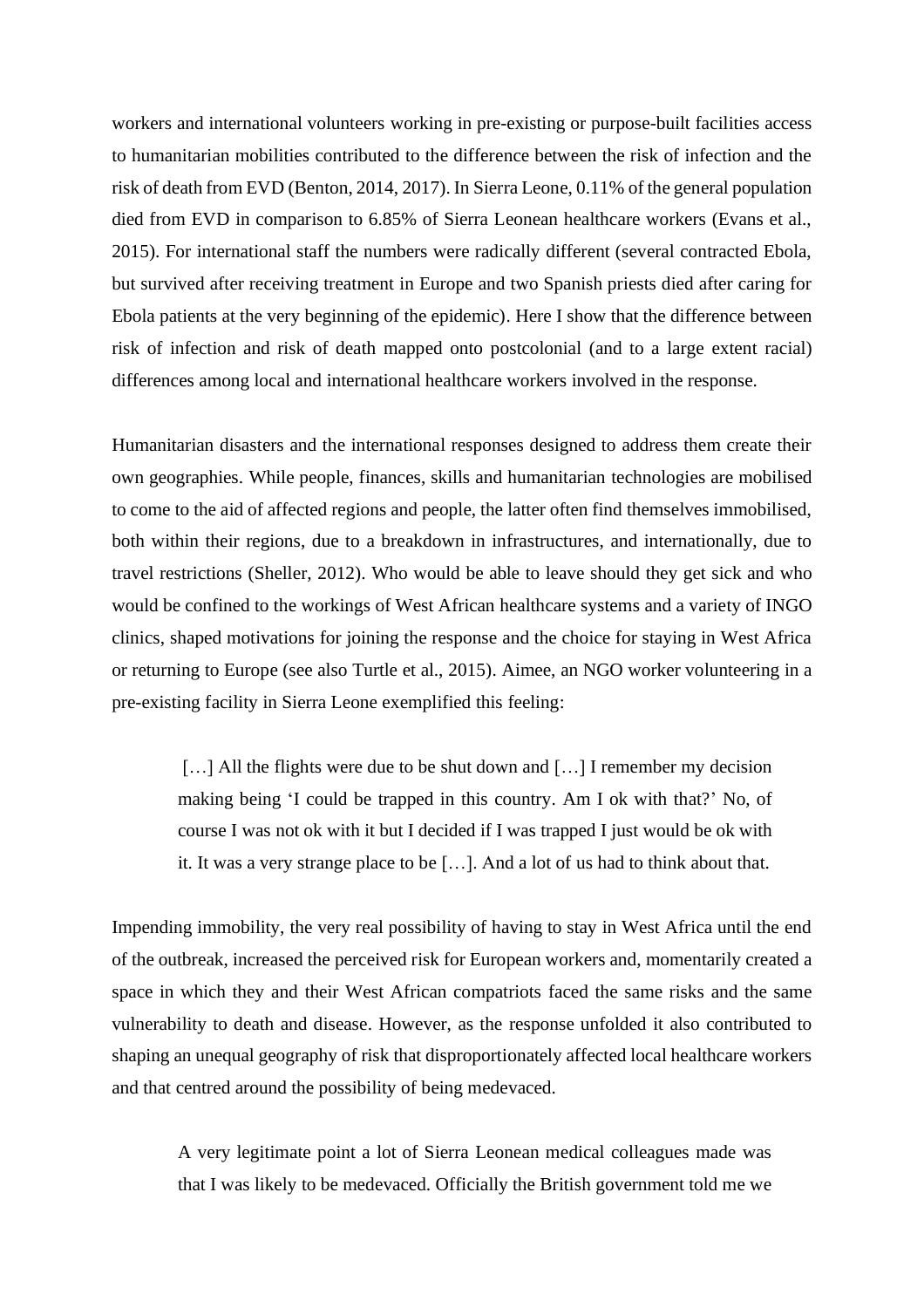would not be medevaced; explicitly we would not be, but we kind of thought that we might be. But we knew Sierra Leonean colleagues would not and we knew what the outcomes would be for them, so... And as much as we were facing - we were in the same PPE as our colleagues - and we were facing the same risk and it's a pretty deadly disease whether you are medevaced or not, the fact that we knew we'd be medevaced, was you know... (James, clinician working in preexisting facility)

James' account reveals the postcolonial hierarchies at work during the response and his awareness of them. His discussion of facing, yet not quite facing, the same risk as his Sierra Leonean medical colleagues speaks to their respective relation to the risk of infection and of death inside the ETC. James' account also alludes to Gilmore's (2002) definition of racism by highlighting how international and local healthcare workers working in the same ETC were products of and exposed to highly different geographies of risk. James, who was relatively certain that him and his British colleagues would be medevaced could navigate the risk of infection differently than his Sierra Leonean colleagues, in whose case a lack of access to better healthcare facilities outside of Sierra Leone meant that the risk of infection and the risk of death were almost the same. Concerns around mobility – the ability to leave West Africa in case of exposure to or infection with EVD – was consequently central among both international and local volunteers in Ebola Treatment Centres. More importantly, it qualified personal risks within Ebola Treatment Centres along postcolonial and racial lines. This is important, given that as James' quote indicates, international and local healthcare workers in theory faced the same risks of exposure and could rely on the same material protections. However, who would or would not be medevaced shaped how risks were perceived and how they played out. Death and the risk thereof were, especially at the beginning of the epidemic, omnipresent.

What would have helped would have been if they [the British government, WHO] confirmed that medevacs were gonna be available for any nationality and how that was gonna be sorted. That wasn't done. So we knew British people would get out, we knew someone from Spain would be alright, we didn't know if any of our Kiwi staff were. To be honest we were told pretty clearly if they were from the right type of Commonwealth country they'd be alright. Like that was the indication […]. I think we did not take volunteers from other African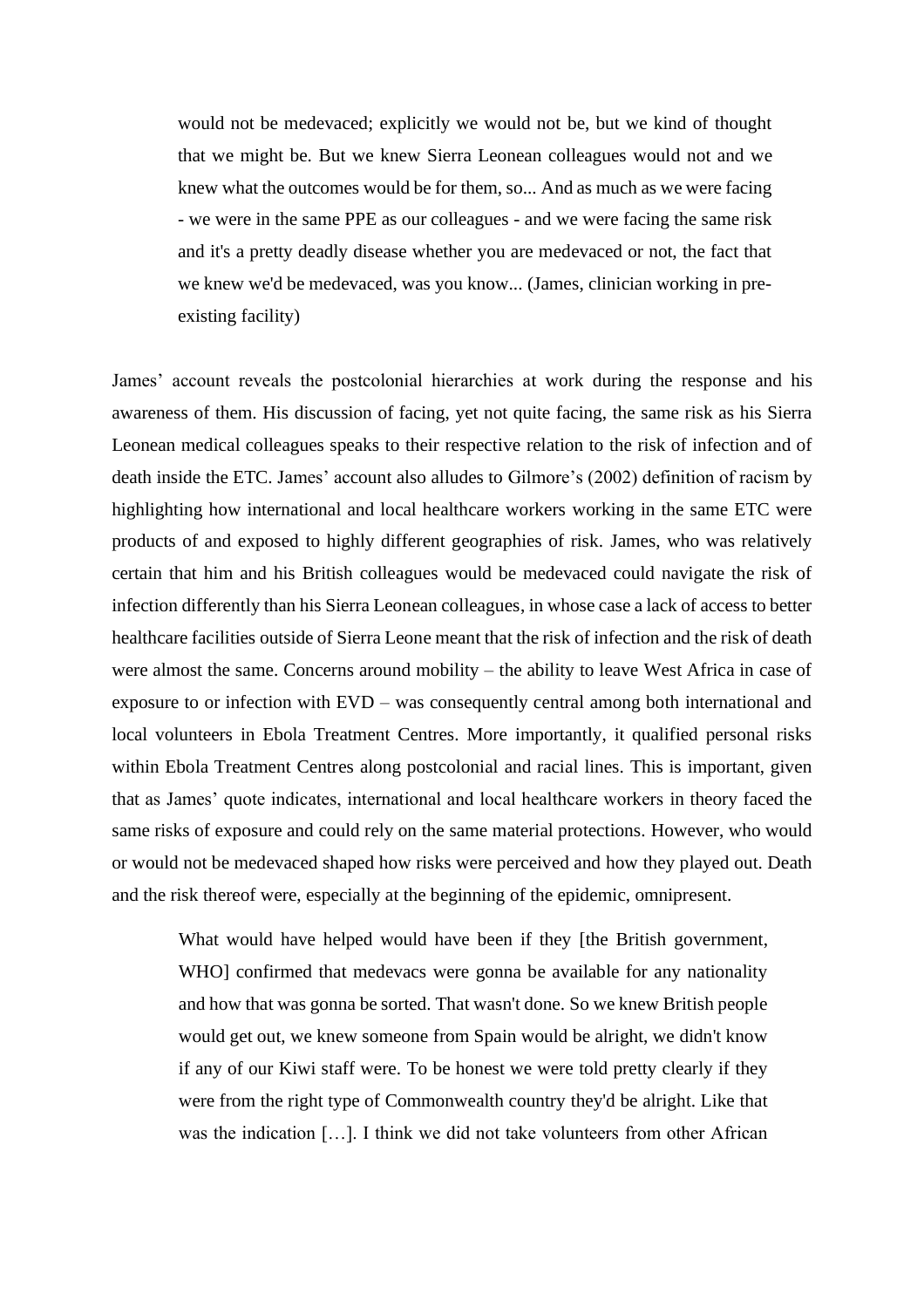countries because we didn't know what would happen if they got sick. (Anton, NGO worker, Sierra Leone)

The ability to medevac staff or provide them with European-style medical treatment thus differentiated between the risk of infection and the risk of death. As Anton's quote also alludes to, the possibility of being medevaced aligned with coming from 'the right type of Commonwealth' country, that is to say it extended to white Commonwealth citizens.<sup>3</sup> In Sierra Leone, the British-led response also offered the opportunity of European-style medical treatment onboard the RFA Argus, a Royal Navy aviation support ship deployed to Sierra Leone in October 2014 (Royal Navy, 2014) and in one British military-run section of Kerrytown Treatment Centre (Reece et al., 2017). Both were provided to reassure British and international healthcare workers and protect them against the risk of death. There was however some confusion as to whether these would be available to local healthcare staff or Sierra Leonean patients.

> What would have been reassuring would have been that local health care workers could be treated in Kerrytown. And in the end they never confirmed [that this would take place], they just did it on the side. (Anton, NGO worker, Sierra Leone)

> Now it's called health worker treatment [centre] but it used to be white worker treatment [centre]. (Dina, epidemiologist, purpose-built facility, Sierra Leone)

These quotes illustrate that while risks of infection were borne equally by international and national staff, the risk of death was not, given the unequal access to well-equipped places of care that international and national healthcare workers benefitted from. Further to establishing a postcolonial and racialised 'politics of life' (Fassin, 2007) and placing local healthcare workers in a closer relation to risk of death than international ones even when working in the same treatment centre, the postcolonial politics of global health here meant that who could volunteer in the epidemic response without being exposed to the

<sup>3</sup> Gutiérrez-Rodriguez (2010) has drawn out how subsequent UK (Commonwealth) Immigration Acts gradually restricted immigration to white Commonwealth citizens (Australia and New Zealand, Canada and South Africa), while excluding their Black and Asian counterparts.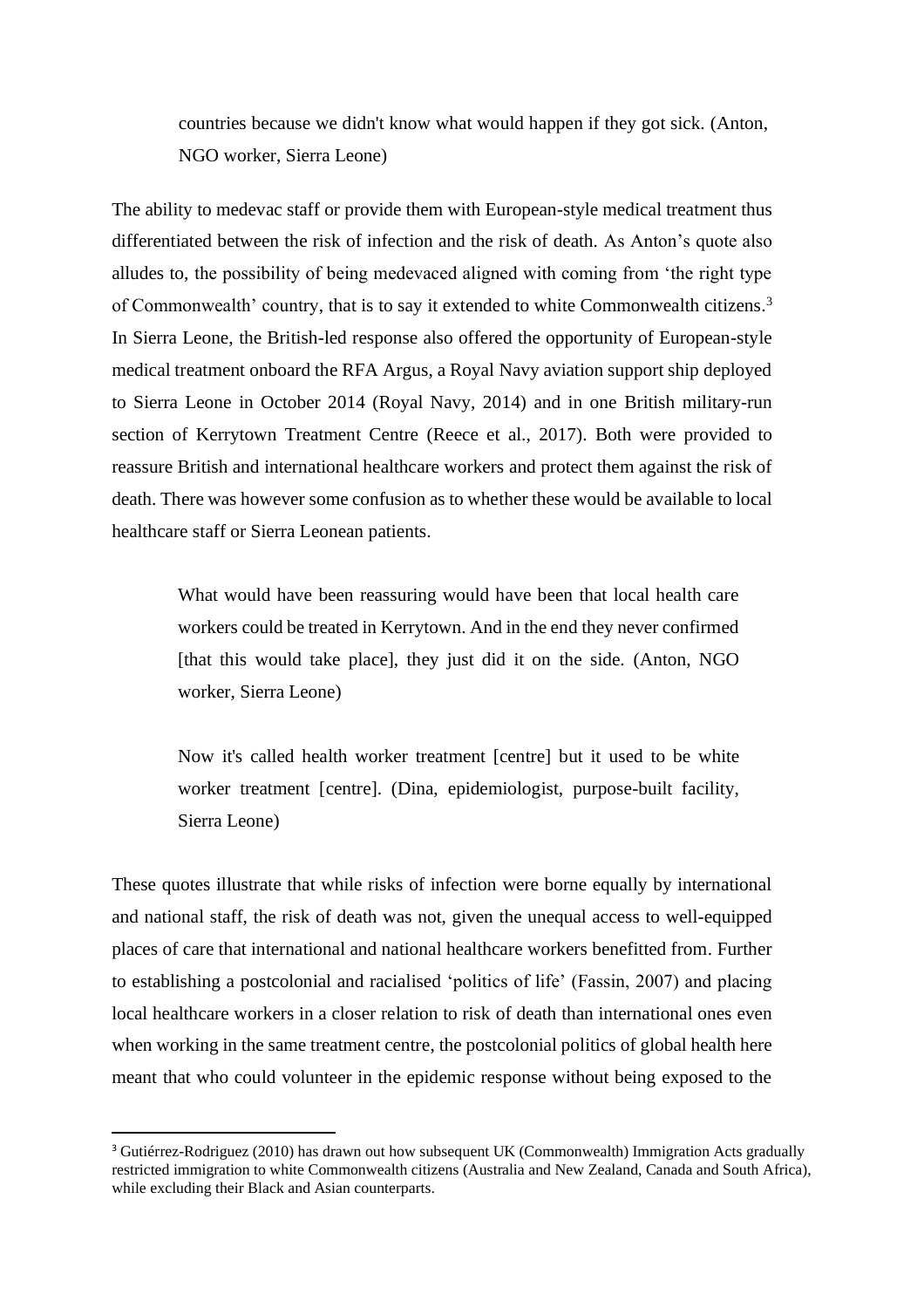risk of death depended on their country's status as 'the right type of Commonwealth country' (Anton, 2017) or according to Dina, their race. The lives of Black healthcare workers who worked in ETCs were, due to the international politics of global health and the set-up of the British-led international Ebola response to Sierra Leone, at higher risk of death than their international counterparts. In other words, their lives were placed closer to 'the possibility of always-imminent death' (Sharpe, 2016, p.35).

## *Risk in place*

As the previous section has demonstrated, risk was not shared equally and was distributed along postcolonial and racial hierarchies. Here I deepen this analysis by focusing on how risks were navigated spatially within ETCs. I explore the ways in which risks differed depending on the type of ETC that healthcare workers worked in. This again demonstrates the proportionately higher risk of death that healthcare workers working in pre-existing structures, the majority of whom were West African, found themselves in. I then focus in on how the spatial navigation of risks in ETCs reinforced the association between Blackness and the risk of death, while shielding (white) European and North American healthcare workers from it.

When medical responders spoke about their decision to travel to Sierra Leone and work on the Ebola epidemic, the risk they referred to mostly represented their own risk of infection, rather than someone else's risk. For many Sierra Leonean healthcare workers, risk was amplified by the possibility of spreading the virus to family and household members. While some risks were shared with Sierra Leonean healthcare workers, such as the risk of infection or the risk of quarantine, working in a purpose-built international treatment centre mitigated these risks considerably.

When I was there at [international ETC], everything all the stuff was there supplied by the UK government, everything. Most of the medicines, generators, the staff cards all paid for by the UK government. (Cormack, nurse working in purpose-built international facility in Sierra Leone)

When analysing the risks that healthcare workers were exposed to during the epidemic, it then becomes important to differentiate between the navigation of risks in purpose-built, internationally-run facilities, in which the majority of international healthcare workers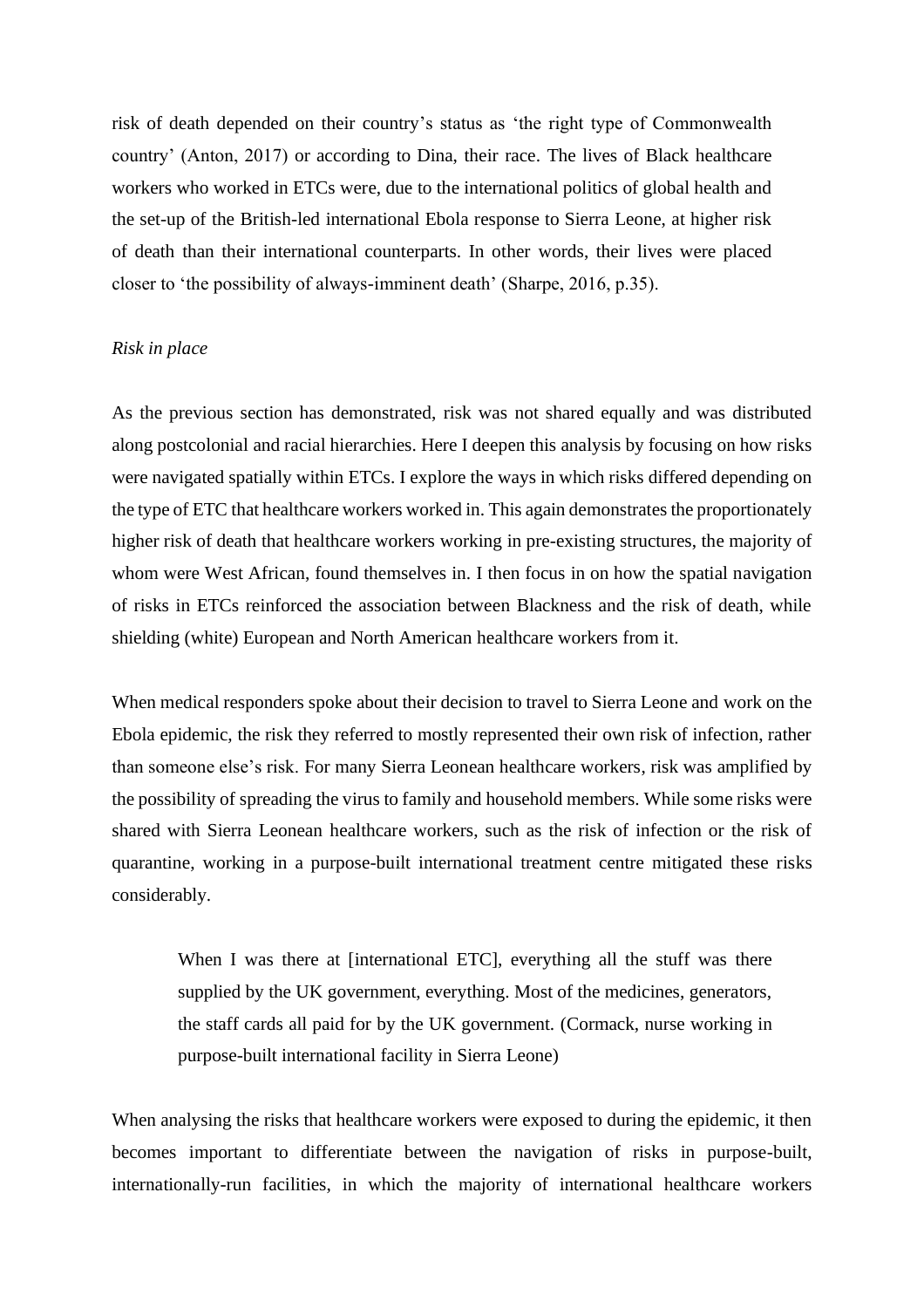volunteered and pre-existing clinics/hospital, which were adapted to care for Ebola patients and which were predominantly staffed by local staff.

We knew that in practice the people who were getting infected were non-health care workers caring for family, were health care workers doing out of hospital work, were healthcare workers in government healthcare facilities, you know that. Actually, people working in international facilities were generally not getting infected. (Jack, paediatrician working in purpose-built facility in Sierra Leone)

Two healthcare workers who volunteered in a pre-existing facility in Sierra Leone, which had been adapted for Ebola purposes confirmed the added risk that came with working in such an environment.

We tried to work with the hospital management and the supply [centre], so [for] like soap and gloves and just simple basic things like that […] the hospital would get supplies from like a national [centre], it is part of the government, and they would disperse medications […]. (Miki, nurse)

A doctor working in the same facility who was exposed to the virus when a glass vial crushed in her hands while trying to administer drugs to a delirious patient in the red zone, confirmed what she called the 'makeshift' nature of the ETC:

We hadn't checked before we started to make sure the correct concentration of chlorine was available where it should be and it wasn't and so what you should do in that scenario is immediately submerge your hand into the chlorine, but we had to first mix it up, we couldn't find the things […] so the hospital would get supplies from like a national [centre],  $[\dots]$  it is part of the government and they would disperse like medications or whatever. So there were all these delays and you know of that particular injury, the two people who'd been exposed before me one had got Ebola and one hadn't and so, like yeah that could have happened in any of the other units, but also working in a makeshift unit, where everything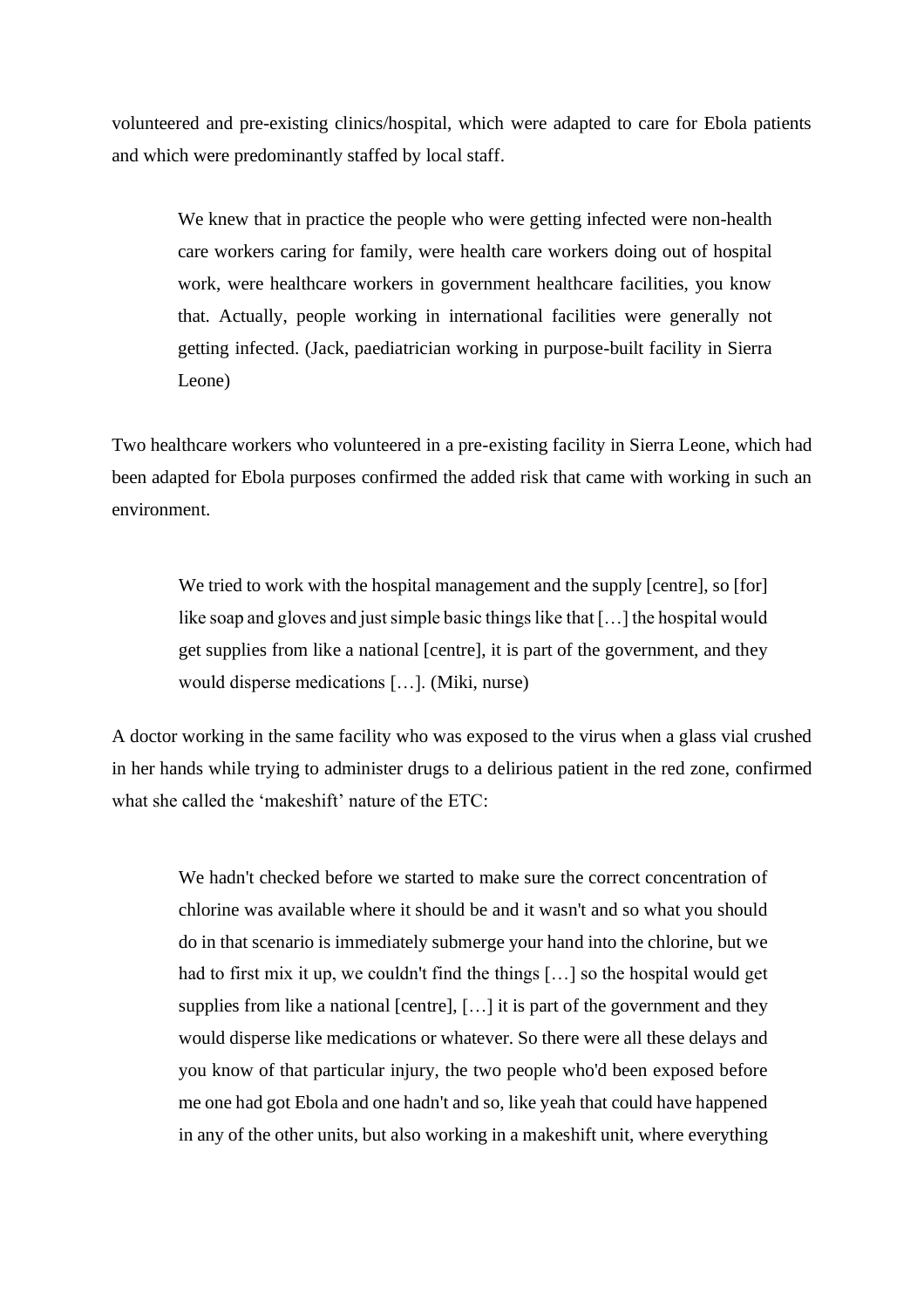isn't working as perfect as you would want it means you're at higher risk of those kinds of things happening. (Layla, doctor)

Both accounts show that the pre-existing facility they worked in operated within the confines of Sierra Leone's political economy and thus was an entirely different environment from the one described by Cormack. The 'higher risk' referred to by Layla was due to logistical challenges and inferior quality of medical supplies. Her account also describes the reality the majority of Sierra Leonean healthcare workers working in government facilities were facing. Due to the set-up of the response, a majority of international healthcare workers were not exposed to injuries such as this because they worked in purpose-built ETCs with access to more reliable procurement and higher-quality equipment than possible within Sierra Leone's political economy. In both purpose-built and pre-existing facilities, navigating these risks took on spatial form.

## *Spatialising risk*

Geographically, racism has translated into the inability of Black people to participate in placemaking (Allen et al., 2018) and a lack of control over the mobilities that impact their lives (Sheller, 2018). This inability was evident in the spatial organisation of purpose-built and preexisting ETCs. Although ETCs were not designed to exacerbate racial and geographical inequalities, the nature of the Ebola response, the postcolonial context in which it took place and its racial make-up of white 'saviours' and Black 'victims' (Fassin, 2007; Benton, 2016a) nonetheless contributed to the creation of places of Ebola care in which these dynamics were perpetuated.

Patients' inability to control their movements became apparent in interviewees' discussions of flow management. Spatial flows were an integral part of working in an ETC. In medical terms, flow is the regulation of patient and staff movements through the hospital or treatment unit for purposes of patient and staff safety from nosocomial infection (infections occurring in hospitals). Flow was an integral part of Ebola care practices and shaped the way in which staff interacted with patients and the geography and built environment of the treatment centres or units.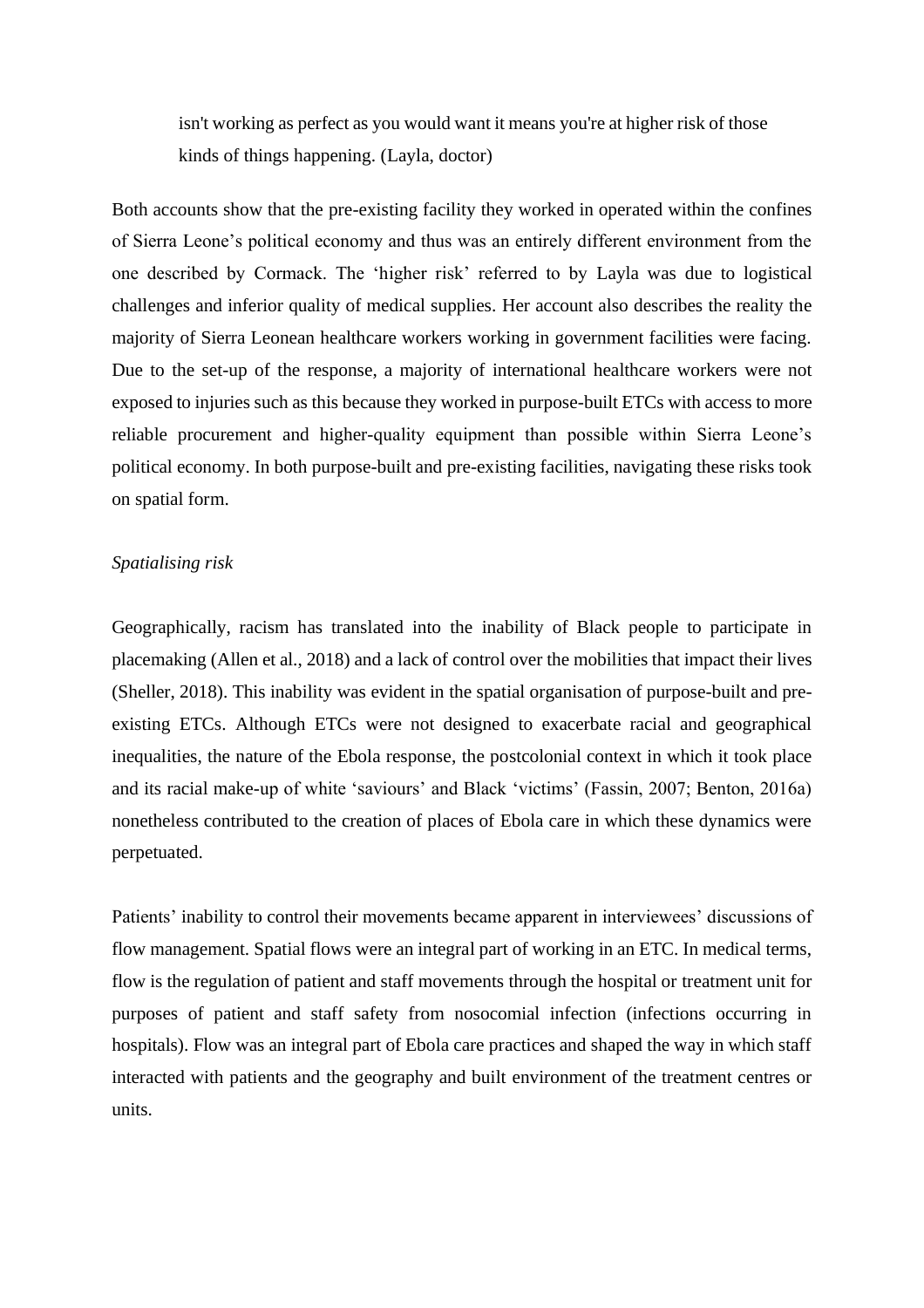So there was a whole circle, a patient flow depending on the first outcome of the test. People would come to the emergency wards, they would be seen there by the health professionals, then if they would be admitted based on their admission criteria they would move into the suspect area. They would wait there until confirmation came, if they were negative they would either stay there if we couldn't transfer them into the hospital or they would be moved if they were confirmed into the confirmed area. (Maria, epidemiologist working in purpose-built facility in Liberia)

We had a unilateral flow through the unit which meant you went from suspect to confirmed and you never went back again. We did have an exit from suspect so if we had a patient in suspect who tested negative twice we could take them out through suspect without having to go through confirmed and we had sort of a shower cubicle outside of suspect, […] where we could wash them down before taking them out and it was basically out the triage exit. (Laura, doctor working in pre-existing facility in Liberia)

Unilateral flows influenced the spatial design of treatment centres. Dina, an epidemiologist working in Sierra Leone drew a map of the treatment centre in which she volunteered, which illustrates this. Starting at the bottom right healthcare workers would make their way through corridors first into the suspect area (top right), through the clinic and then, after having put on personal protective equipment (PPE) into the confirmed area (top left, stretching from the clinic to the fence). They would leave through the disinfection tent (below confirmed zone) into the general yard.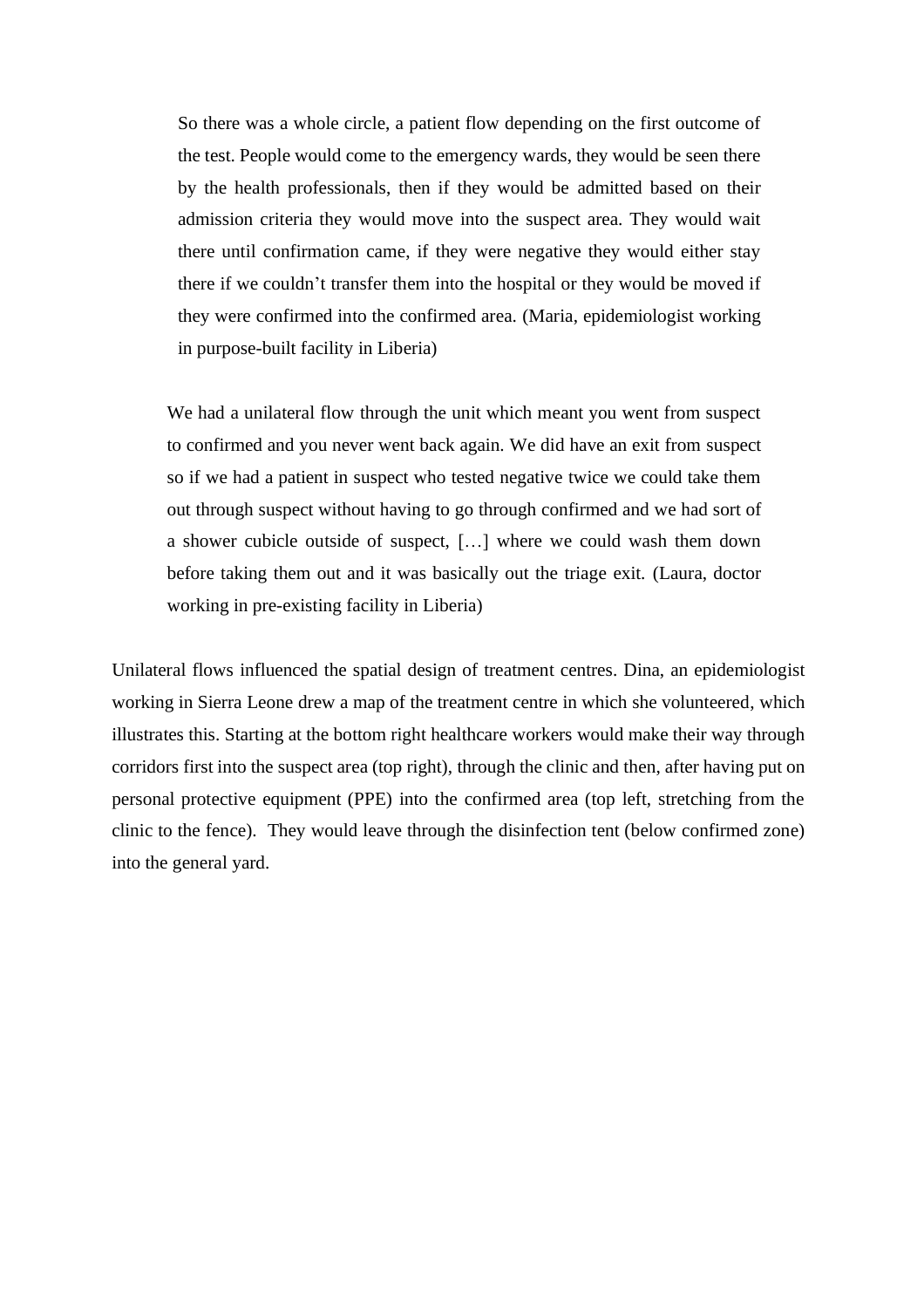

Figure1: Map of ETC drawn from memory by Dina. The red zone is in the top left corner, left of the clinic. The suspected area is to the right of the clinic. The arrows indicate Dina's flow through the treatment centre. The "white worker treatment centre", which Dina refers to above is in the bottom right corner designated 'Military'.

Flows worked to confine the risk of death to certain spaces. Patients' and healthcare workers' proximity to and risk of death was thus regulated and enacted through their movement through the treatment centre. Each movement moved the patient along a spatial and ontological trajectory closer to or away from the risk of death. Healthcare workers operated within the confines of this spatial logic and navigated it to minimise the risk of exposure to themselves and other patients (see figure 1). Being able to move freely through an ETC became a marker of life and an act of removing oneself from the spatialised risk of infection and death. Given the fact that the vast majority of Ebola patients in ETCs at the time were Black, these dynamics were necessarily reminiscent of Black historical and modern inabilities to claim space and control their own mobilities. Consequently, although not intentionally designed to reproduce the ontological proximity between Blackness and death, which is a product of antiblack racism (Gilmore, 2002; Sharpe, 2016), flow and the static zones it created, did exactly that: In the spatial dynamics of IPC, risk of death was enacted spatially and reinforced a colonial-racial hierarchy in which Black life was tethered ever more closely to the possibility of alwaysimminent death (Sharpe, 2016).

This racialised non-equivalence (Benton, 2016a, 2017) translated spatially through risk zones, in which spatial and temporal restrictions put in place to protect healthcare workers impacted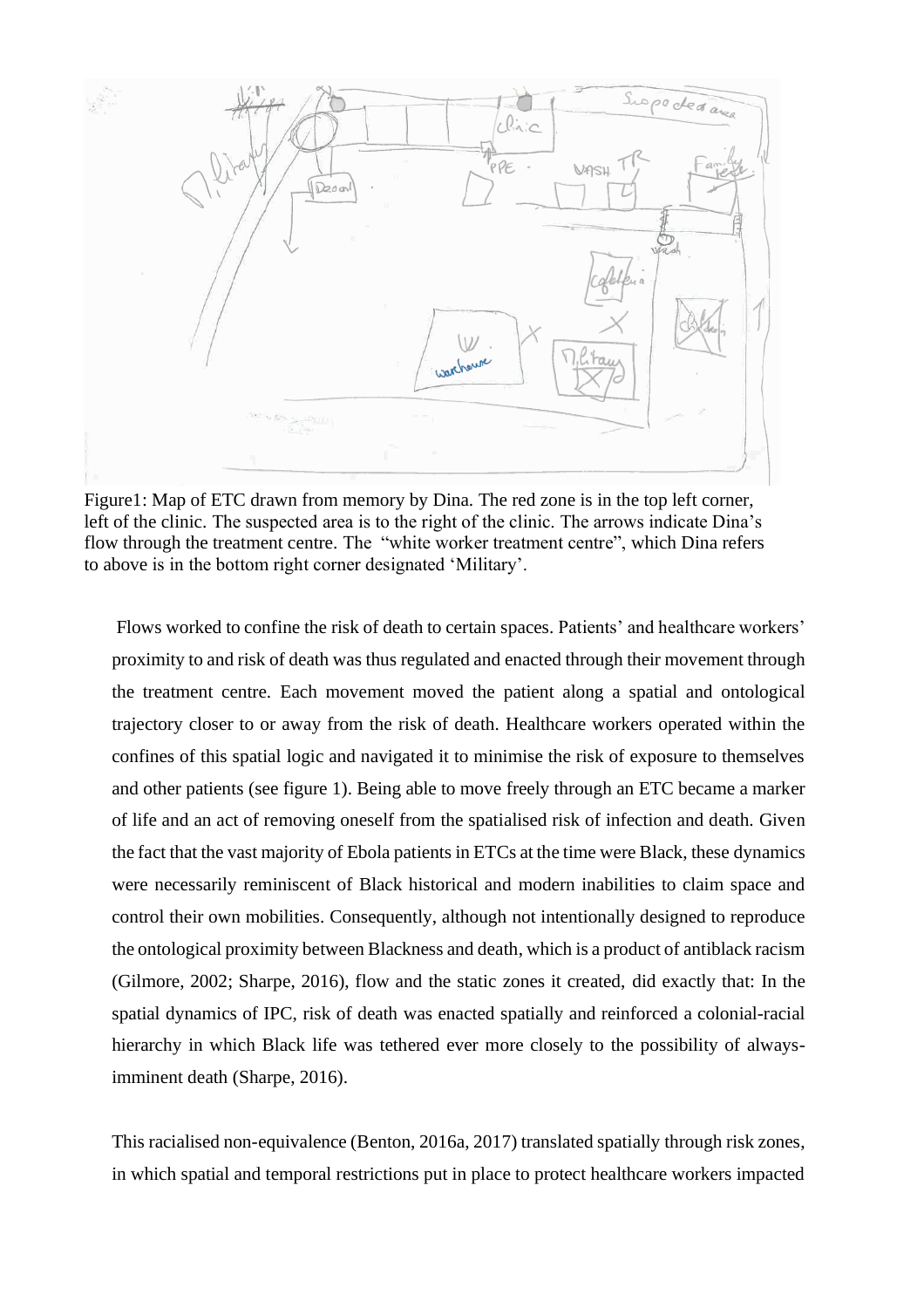the care they were able to provide for their Black patients who were, due to the spatial management of risk, largely immobilised within zones of high risk of infection and death.

The care that you would give people in terms of frequency of cleaning them isn't what you would want ideally because people would just be cleaned like when you went in and not in between […]. I remember once there was a young girl and just as we had to leave the red zone cause our time was up and it was like a hot day she fell onto the floor, but we couldn't really stay to help her back on, so she just had to stay there until the next people went in. (Anne, nurse working in purpose-built facility in Sierra Leone)

Care practices and their spatial organisation meant that some lives were considered more saveable and worthy of different standards of care – through access to European-style treatment facilities and the possibility of being medevaced – than others. Here the spatial navigation of risks contributed to the normalisation of Black suffering. Spaces were not designed to stop young Black girls falling to the floor, they were designed to protect and ensure the health of responders. Due to global health's colonial legacies and structural inequalities, predominantly white international healthcare workers were mobilised by the response and by the uses of flow. Black West African patients on the other hand were immobilised by it. Black West African healthcare workers, on the other hand, while mobile within ETCs, were still immobilised on an international level and thus occupied a space somewhere in between Fassin's (2007) lives to be risked and those to be saved. Although the spatial design and organisation of ETCs was not deliberately antiblack, the fact that they took place in a context shaped by colonial antiblackness contributed to the normalisation of Black suffering and premature death. In Anne's example above, the anomaly was not the girl falling to the floor. The anomaly would have been staying in the red zone and sharing the risk of infection a little longer.

#### *Conclusion*

In this paper I have attended to the spatialisation of risk in ETCs during the West African Ebola outbreak. I have argued that rather than being treated as a homogenous whole, risk should in the case of the international response to Sierra Leone and Liberia, be split between the risk of infection and the risk of death. Drawing on Black studies and geographies and critical analyses of risk in humanitarian encounters, I have argued for a differentiated analysis of risk that takes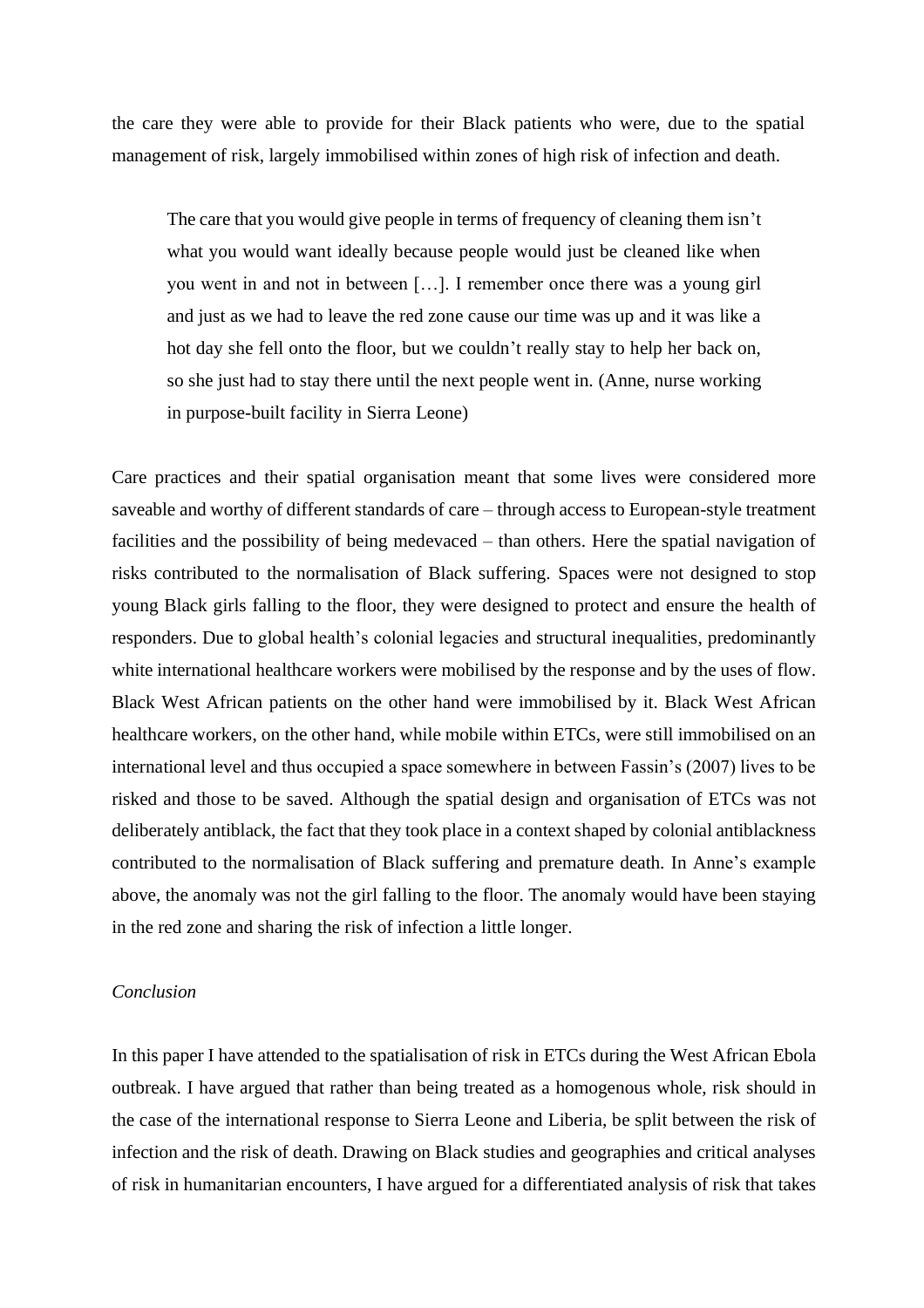the racial dynamics of mobilities and spaces in and in relation to ETCs into account. An engagement with Black Studies and their sensibilities reveals how international and local healthcare workers were similarly exposed to the risk of infection with EVD, not however to the risk of death. In doing so I have shown that an approach drawing on Black studies and geographies has the potential to unearth racial and postcolonial inequalities inherent in the spatial organisation of ETCs and can therefore contribute to Black geographical and postcolonial analyses of epidemic responses. Differential access to strategies of navigating risk on a local and global scale meant that Black life continued to be linked to 'the possibility of always-imminent death' (Sharpe, 2016, p.35). By examining this possibility in space and in relation to healthcare in postcolonial Africa, this analysis also contributes to dislocating Black Studies and advocates for their increased use outside of their traditional North American remit.

This paper also built on Benton's (2014, 2016a) and Fassin's (2007) analyses of risk in humanitarian settings and the (racial) politics of life. Analysing international healthcare workers' navigation of risk in relation to their West African counterparts also complicated Fassin's (2007) dichotomy of 'saviours and victims' by locating local health workers' somewhere in between a life to be saved and one to be risked. The analysis revealed the postcolonial power differential at play in global health and in epidemic and pandemic responses. Returning to Gilmore's (2002, p.261) definition of racism as the 'production and exploitation of group-differentiated vulnerabilities to premature death, in distinct yet densely interconnected political geographies' the paper also illustrated the differential power of white and Black healthcare workers to remove themselves from potential harm at different scales: in ETCs, in Sierra Leone and in the world. At a time when Covid-19 displays higher mortality rates for Black and Minority Ethnic populations in Europe and the Americas, race critical analyses of how we respond to epidemics should increasingly inform social scientific analyses of health. They allow us to reflect on a Black interpretation of spaces and mobilities; one that has meaning because it affects the global majority and which has been neglected in social scientific and medical analyses of the West African Ebola epidemic and response so far.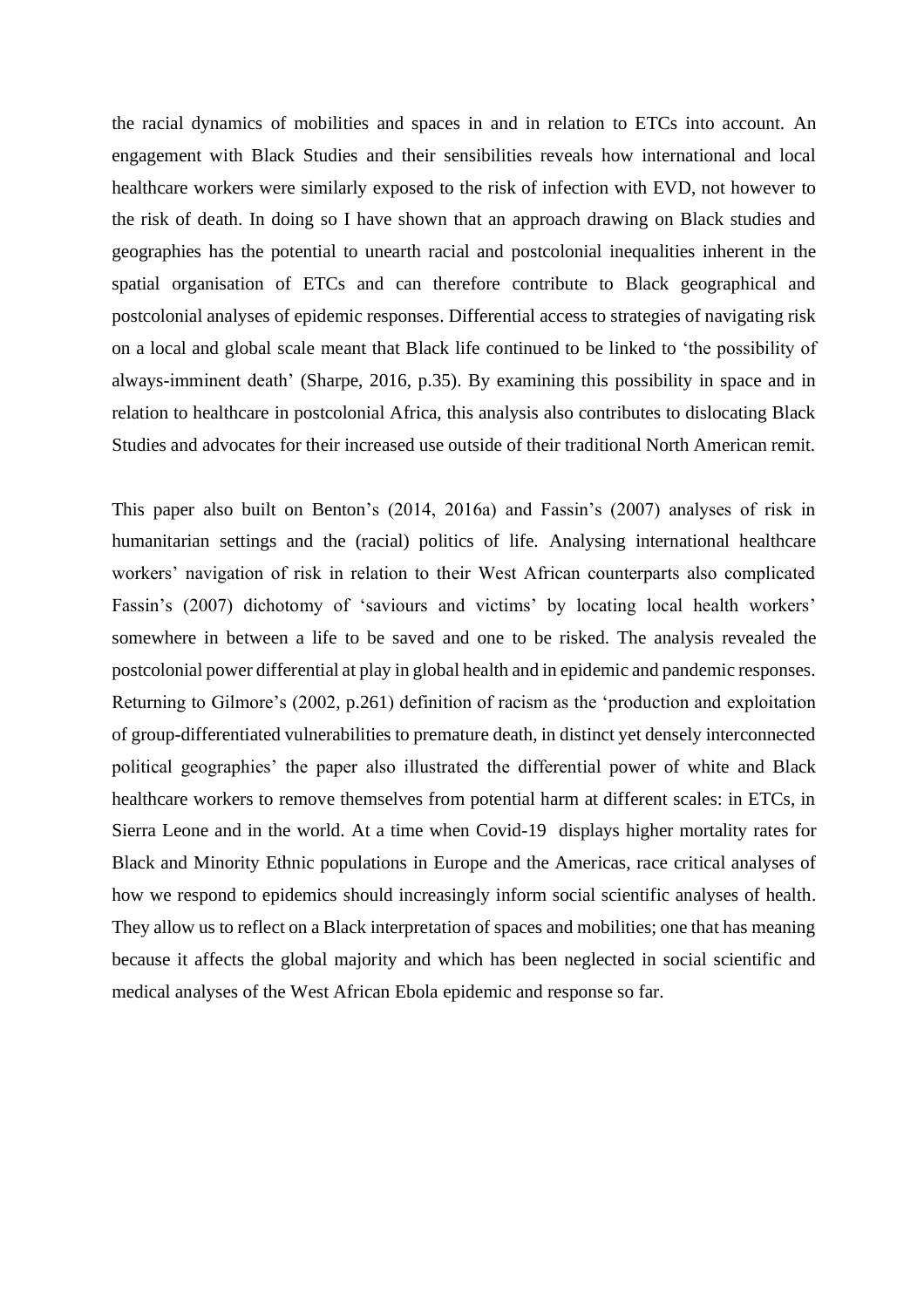# References:

- 1. Author 2020 [details removed for peer review]
- 2. Author 2019 [details removed for peer review]
- 3. Allen, D., Lawhon, M., & Pierce, J. (2019). Placing race: On the resonance of place with black geographies. *Progress in Human Geography*, *43*(6), 1001–1019. <https://doi.org/10.1177/0309132518803775>
- 4. Benton, A. (2016b). African expatriates and race in the anthropology of humanitarianism. *Critical African Studies*, *8*(3), 266–277. <https://doi.org/10.1080/21681392.2016.1244956>
- 5. Benton, A. (2017). Whose Security?: Militarization and Securitization During West Africa's Ebola Outbreak. In *The politics of fear: Médecins sans Frontières and the West African Ebola Epidemic*. Oxford University Press.

[https://oxford.universitypressscholarship.com/view/10.1093/acprof:oso/97801906244](https://oxford.universitypressscholarship.com/view/10.1093/acprof:oso/9780190624477.001.0001/acprof-9780190624477-chapter-2) [77.001.0001/acprof-9780190624477-chapter-2](https://oxford.universitypressscholarship.com/view/10.1093/acprof:oso/9780190624477.001.0001/acprof-9780190624477-chapter-2)

- 6. Benton, A. (2016a). Risky Business: Race, Nonequivalence and the Humanitarian Politics of Life. *Visual Anthropology*, *29*(2), 187–203. <https://doi.org/10.1080/08949468.2016.1131523>
- 7. Benton, A. (2016c). What's the Matter Boss, We sick? A Meditation on Ebola's origin stories. In N. G. Evans, T. C. Smith, & M. S. Majumder (Eds.), *Ebola's message: Public health and medicine in the twenty-first century* (pp. 85–94). The MIT Press.
- 8. Benton, A. (2014, September 19). Race and the immuno-logics of Ebola response in West Africa. *Somatosphere*. [http://somatosphere.net/2014/race-and-the-immuno](http://somatosphere.net/2014/race-and-the-immuno-logics-of-ebola-response-in-west-africa.html/)[logics-of-ebola-response-in-west-africa.html/](http://somatosphere.net/2014/race-and-the-immuno-logics-of-ebola-response-in-west-africa.html/)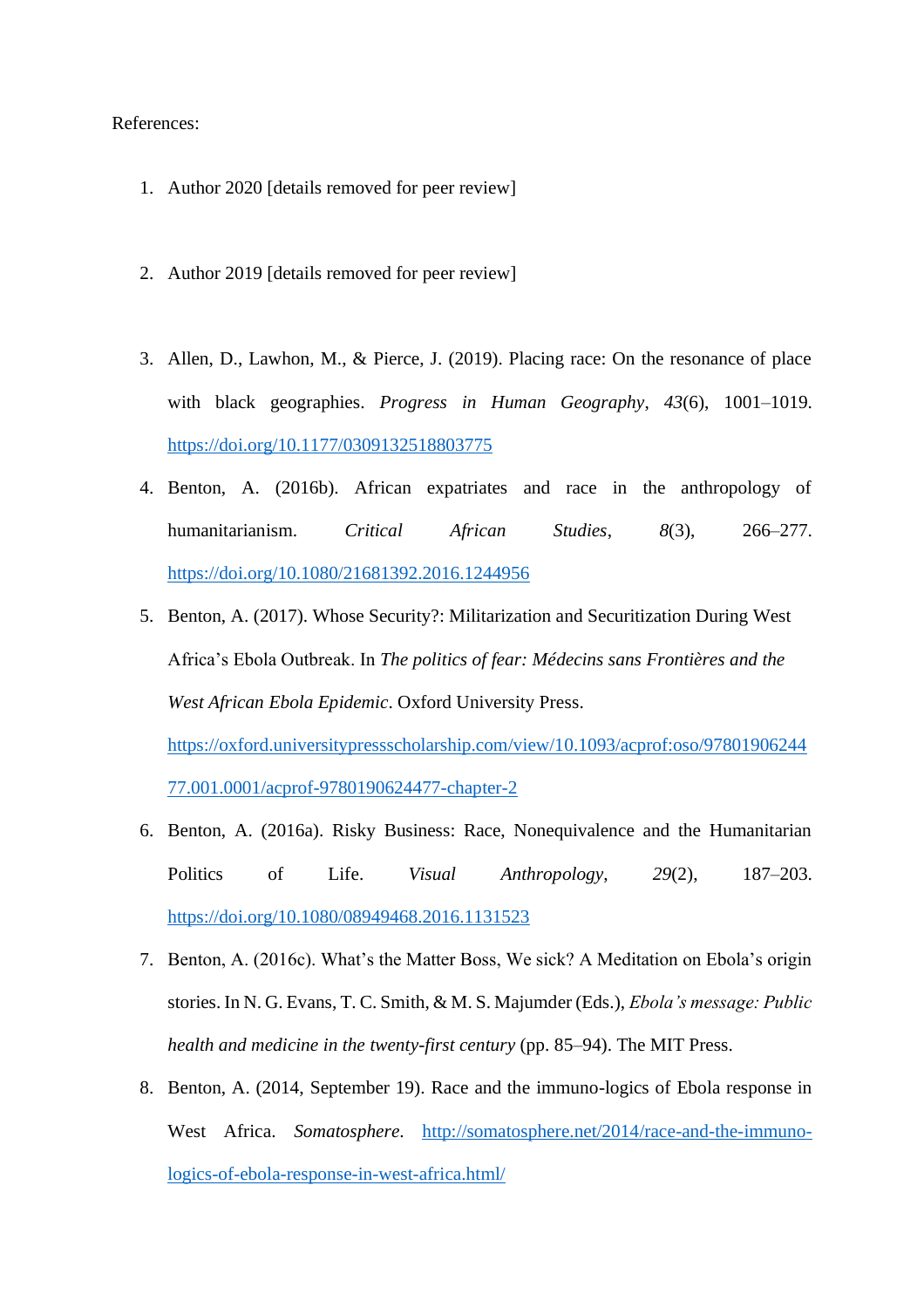- 9. Bledsoe, A. (2019). The primacy of anti‐blackness. *Area*. <https://doi.org/10.1111/area.12599>
- 10. Bledsoe, A., & Wright, W. J. (2019). The anti-Blackness of global capital. *Environment and Planning D: Society and Space*, *37*(1), 8–26. <https://doi.org/10.1177/0263775818805102>
- 11. Braun, L. (2014). *Breathing race into the machine: The surprising career of the spirometer from plantation to genetics*. University of Minnesota Press.
- 12. Bricknell, M., Hodgetts, T., Beaton, K., & McCourt, A. (2016). Operation GRITROCK: the Defence Medical Services' story and emerging lessons from supporting the UK response to the Ebola crisis. *Journal of the Royal Army Medical Corps*, *162*(3), 169.<https://doi.org/10.1136/jramc-2015-000512>
- 13. CDC. (2019, March 29). *2014-2016 Ebola Outbreak in West Africa | History | Ebola (Ebola Virus Disease)*. CDC Centers for Disease Control and Prevention. <https://www.cdc.gov/vhf/ebola/history/2014-2016-outbreak/index.html>
- 14. Curran, A. S. (2011). *The anatomy of blackness: Science & slavery in an age of Enlightenment*. Johns Hopkins University Press.
- 15. Curtin, P. D. (1961). "The White Man's Grave:" Image and Reality, 1780-1850. *Journal of British Studies*, *1*(1), 94–110.<https://doi.org/10.1086/385437>
- 16. Duffield, M. R. (2001). *Global governance and the new wars: The merging of development and security*. Zed Books ; Distributed in the USA exclusively by Palgrave.
- 17. Evans, D. K., Goldstein, M., & Popova, A. (2015). Health-care worker mortality and the legacy of the Ebola epidemic. *The Lancet Global Health*, *3*(8), e439–e440. [https://doi.org/10.1016/S2214-109X\(15\)00065-0](https://doi.org/10.1016/S2214-109X(15)00065-0)
- 18. Fanon, F. (1965). *A dying colonialism*. Writers and Readers.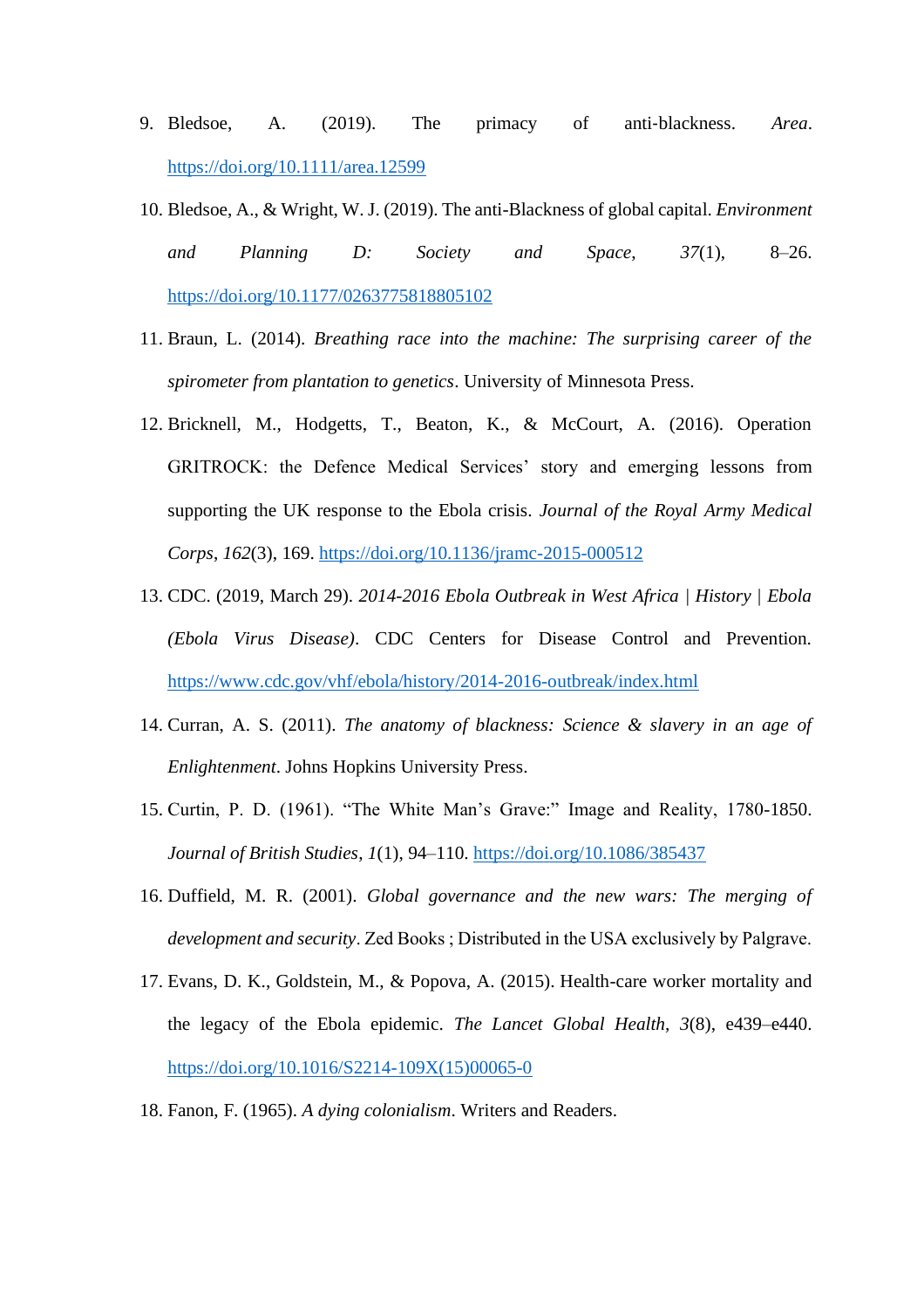- 19. Fassin, D. (2007). Humanitarianism as a Politics of Life. *Public Culture*, *19*(3), 499– 520.<https://doi.org/10.1215/08992363-2007-007>
- 20. Fassin, Didier. (2009). Another Politics of Life is Possible. *Theory, Culture & Society*, *26*(5), 44–60.<https://doi.org/10.1177/0263276409106349>
- 21. Ferme, M. C. (2001). *The underneath of things: Violence, history, and the everyday in Sierra Leone*. University of California Press.
- 22. Frenkel, S., & Western, J. (1988). Pretext or Prophylaxis? Racial Segregation and Malarial Mosquitos in a British Tropical Colony: Sierra Leone. *Annals of the Association of American Geographers*, *78*(2), 211–228.
- 23. Gee, S., & Skovdal, M. (2017). Navigating 'riskscapes': The experiences of international health care workers responding to the Ebola outbreak in West Africa. *Health & Place*, *45*, 173–180.<https://doi.org/10.1016/j.healthplace.2017.03.016>
- 24. Gershon, R., Dernehl, L. A., Nwankwo, E., Zhi, Q., & Qureshi, K. (2016). Experiences and Psychosocial Impact of West Africa Ebola Deployment on US Health Care Volunteers. *PLoS Currents*, *8*.

<https://doi.org/10.1371/currents.outbreaks.c7afaae124e35d2da39ee7e07291b6b5>

- 25. Gilmore, R. W. (2007). *Golden gulag prisons, surplus, crisis, and opposition in globalizing California*. University of California Press.
- 26. Gilmore, R. W. (2002). Race and Globalization. In R. J. Johnston, P. J. Taylor, & M. Watts (Eds.), *Geographies of global change: Remapping the world* (2nd ed). Blackwell Pub.
- 27. Greenberg, A., Michlig, G. J., Larson, E., Varallyay, I., Chang, K., Enobun, B., Schenk, E., Whong, B., Surkan, P. J., Kennedy, C. E., & Harvey, S. A. (2019). "I Knew I Could Make a Difference": Motivations and Barriers to Engagement in Fighting the West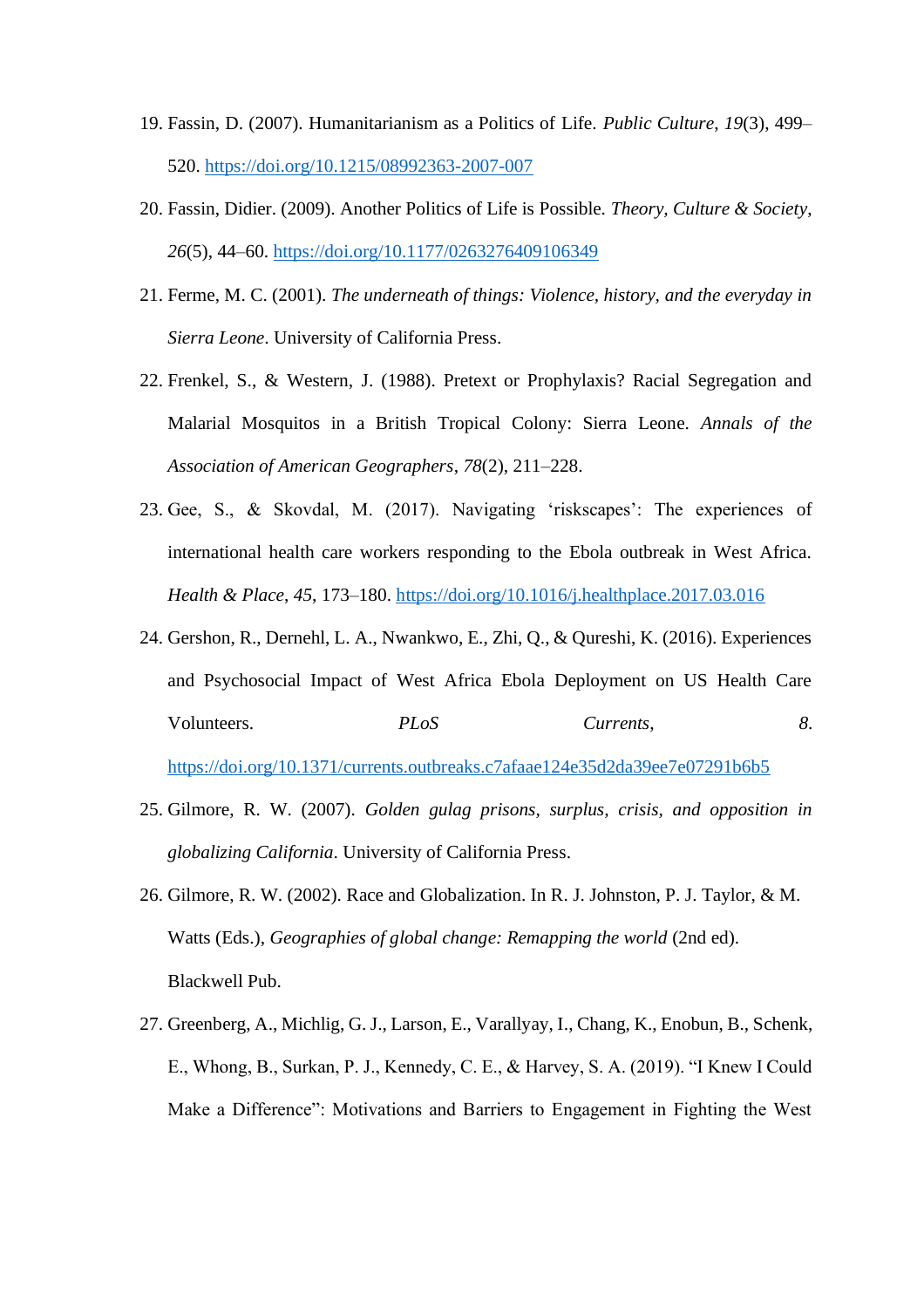African Ebola Outbreak Among U.S.-Based Health Professionals. *Qualitative Health Research*, *29*(4), 522–532.<https://doi.org/10.1177/1049732318771306>

- 28. Gutiérrez Rodríguez, E. (2011). *Migration, domestic work and affect: A decolonial approach on value and the feminization of labor*. Routledge.
- 29. Haynes, D. M. (2001). *Imperial medicine: Patrick Manson and the conquest of tropical disease*. University of Pennsylvania Press.
- 30. HM Government. (n.d). *UK\_action\_plan\_to\_defeat\_Ebola\_in\_Sierra\_Leone\_- \_background\_paper.pdf*. HM Government. [https://assets.publishing.service.gov.uk/government/uploads/system/uploads/attachme](https://assets.publishing.service.gov.uk/government/uploads/system/uploads/attachment_data/file/357703/UK_action_plan_to_defeat_Ebola_in_Sierra_Leone_-_background_paper.pdf) [nt\\_data/file/357703/UK\\_action\\_plan\\_to\\_defeat\\_Ebola\\_in\\_Sierra\\_Leone\\_](https://assets.publishing.service.gov.uk/government/uploads/system/uploads/attachment_data/file/357703/UK_action_plan_to_defeat_Ebola_in_Sierra_Leone_-_background_paper.pdf) background paper.pdf
- 31. Hogarth, R. A. (2017). *Medicalizing Blackness*. The University of North Carolina Press.
- 32. Manson, P. (1900). A School of Tropical Medicine. Miscellaneous 1899 1927, LSHTM Archives – Admin/11/13, London
- 33. Mbembe, J.-A. (2003). Necropolitics (L. Meintjes, Trans.). *Public Culture*, *15*(1), 11– 40.
- 34. McKittrick, K. (2011). On plantations, prisons, and a black sense of place. *Social & Cultural Geography*, *12*(8), 947–963.<https://doi.org/10.1080/14649365.2011.624280>
- 35. McKittrick, Katherine. (2006). *Demonic grounds Black women and the cartographies of struggle*. University of Minnesota Press. <http://www.jstor.org/stable/10.5749/j.ctttv711>
- 36. MSF. (2015). *France: MSF helping 3,500 people stuck in Calais 'Jungle' | MSF*. Médecins Sans Frontières (MSF) International. [https://www.msf.org/france-msf](https://www.msf.org/france-msf-helping-3500-people-stuck-calais-jungle)[helping-3500-people-stuck-calais-jungle](https://www.msf.org/france-msf-helping-3500-people-stuck-calais-jungle)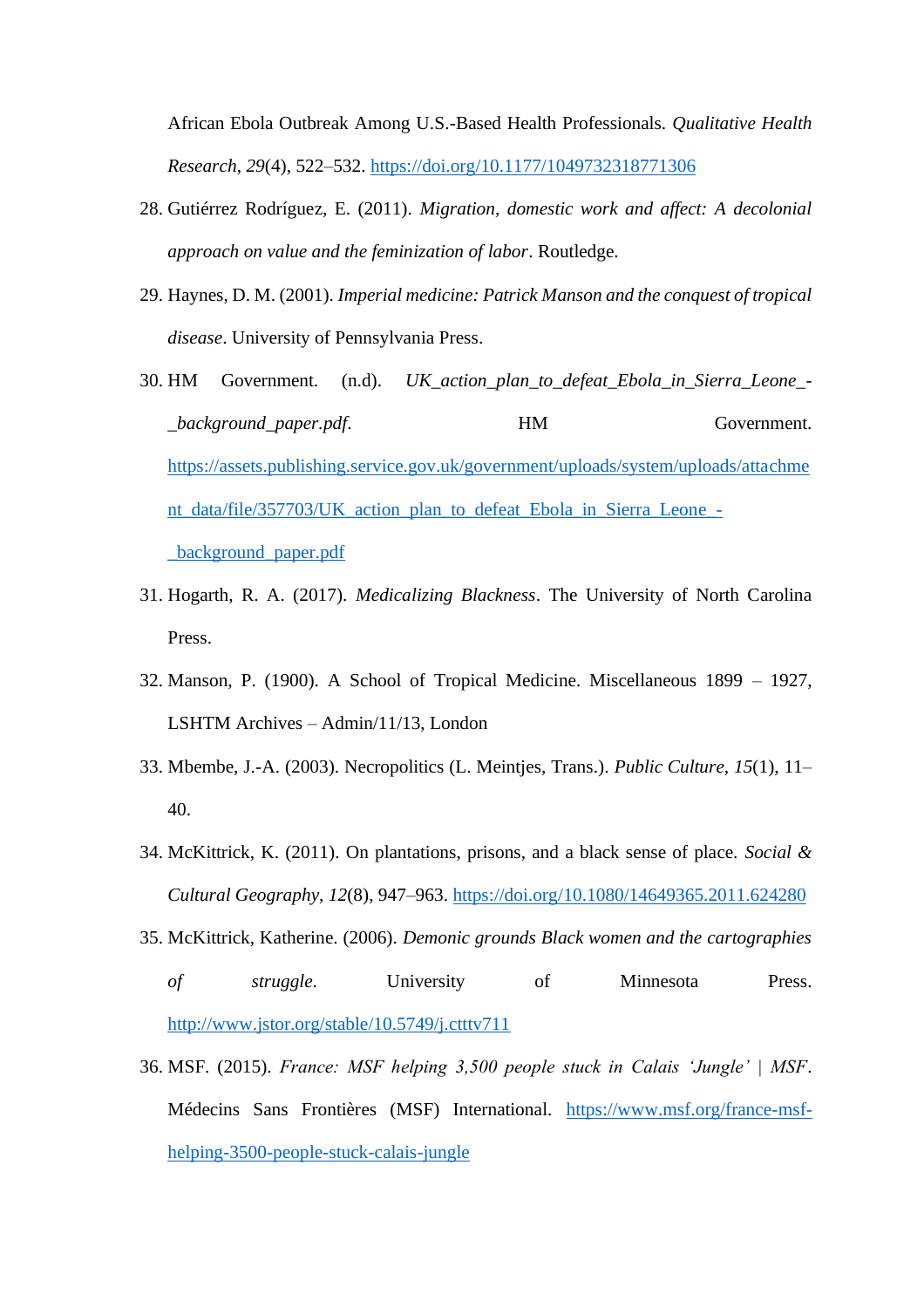- 37. Osler, W. (1909). The double burden of the white man. Miscellaneous 1899 1927, LSHTM Archives – Admin/11/13, London
- 38. Owens, D. C. (2017). *Medical Bondage: Race, Gender, and the Origins of American Gynecology*. University of Georgia Press.<https://doi.org/10.2307/j.ctt1pwt69x>
- 39. Pierre, J. (2013). RACE IN AFRICA TODAY: A Commentary. *Cultural Anthropology*, *28*(3), 547–551.<https://doi.org/10.1111/cuan.12023>
- 40. Rankin, F. H. (1836). *The White Man's Grave: A Visit to Sierra Leone, in 1834*. R. Bentley.
- 41. Reece, S., Brown, C. S., Dunning, J., Chand, M. A., Zambon, M. C., & Jacobs, M. (2017). The UK's multidisciplinary response to an Ebola epidemic. *Clinical Medicine*, *17*(4), 332–337.<https://doi.org/10.7861/clinmedicine.17-4-332>
- 42. Rodney, W. (1980). *A History of the Upper Guinea Coast, 1545-1800*. Monthly Review Press.
- 43. Royal Navy. (2014, October 20). *RFA Argus deploys to Sierra Leone*. [https://www.royalnavy.mod.uk/news-and-latest-](https://www.royalnavy.mod.uk/news-and-latest-activity/news/2014/october/20/141020-rfa-argus-deploys-to-sierra-leone)

[activity/news/2014/october/20/141020-rfa-argus-deploys-to-sierra-leone](https://www.royalnavy.mod.uk/news-and-latest-activity/news/2014/october/20/141020-rfa-argus-deploys-to-sierra-leone)

- 44. Sharpe, C. E. (2016). *In the wake: On Blackness and being*. Duke University Press.
- 45. Shaw, R. (2002). *Memories of the slave trade: Ritual and the historical imagination in Sierra Leone*. University of Chicago Press.
- 46. Sheller, M. (2013). The islanding effect: Post-disaster mobility systems and humanitarian logistics in Haiti. *Cultural Geographies*, *20*(2), 185–204. <https://doi.org/10.1177/1474474012438828>
- 47. Sheller, M. (2018). *Mobility Justice: The Politics of Movement in An Age of Extremes*. Verso.<http://ebookcentral.proquest.com/lib/ucl/detail.action?docID=5521501>